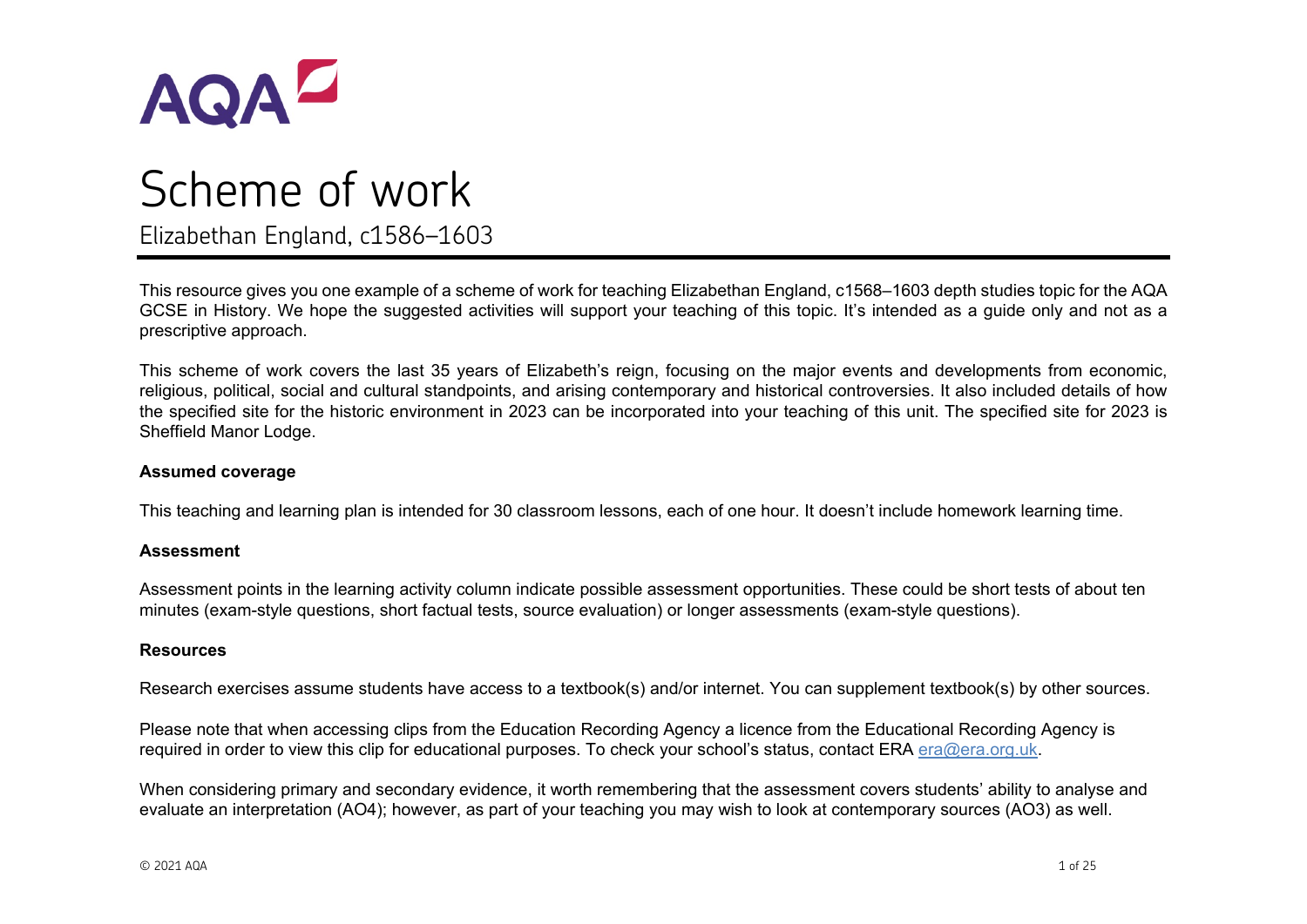## **Part one: Elizabeth's court and Parliament**

#### **Elizabeth I and her court**

| Lesson<br>number | <b>Specification content</b>                                                                                                      | Guidance                                                                                                                                                                                                                                                                                                                                                                                                                                                                                                                                                                                                                                                                                                                                                                                                                              | Learning activity                                                                                                                                                                                                                                                                                                                                                                                                                                                                                              | <b>Resources</b>                                                                                                                                                                                                                                                                                                                                                                                                                                                                                                                |
|------------------|-----------------------------------------------------------------------------------------------------------------------------------|---------------------------------------------------------------------------------------------------------------------------------------------------------------------------------------------------------------------------------------------------------------------------------------------------------------------------------------------------------------------------------------------------------------------------------------------------------------------------------------------------------------------------------------------------------------------------------------------------------------------------------------------------------------------------------------------------------------------------------------------------------------------------------------------------------------------------------------|----------------------------------------------------------------------------------------------------------------------------------------------------------------------------------------------------------------------------------------------------------------------------------------------------------------------------------------------------------------------------------------------------------------------------------------------------------------------------------------------------------------|---------------------------------------------------------------------------------------------------------------------------------------------------------------------------------------------------------------------------------------------------------------------------------------------------------------------------------------------------------------------------------------------------------------------------------------------------------------------------------------------------------------------------------|
|                  | Background and<br>$\bullet$<br>character of<br>Elizabeth I.<br>Court life, including<br>$\bullet$<br>patronage; key<br>ministers. | Students study the situation on<br>Elizabeth's accession, how she<br>came to be Queen. (Note the<br>problems the country faced will be<br>considered in Lesson 4).<br>Students think about Queen<br>Elizabeth, her background and<br>character $-$ what sort of person<br>was she? How did Elizabeth come<br>to be Queen of England?<br>Begin to study the structure and<br>process of central and local<br>government. How did government<br>work in Elizabeth's reign? Which<br>were the most important parts of<br>her government structure?<br>Note the difference between local<br>and national government and in the<br>structure of government, the Court,<br>Privy Council, Lord Lieutenants,<br>JPs. What was the role of the<br><b>court?</b> What was the role of the<br>Privy Council? These are two key<br>institutions. | Worksheet/textbook<br>research based around<br>Elizabeth through the eyes<br>of her family at different<br>times in her life before she<br>became Queen for<br>example: her father's view,<br>brothers and sisters' view,<br>and how this may have<br>influenced her character.<br>Complete diagram of the<br>parts of government, with<br>key word/titles defined, and<br>main purpose/jobs<br>explained.<br>Students discuss their<br>answers to worksheet<br>issues in pairs and agree<br>institution/plan. | A KS3 summary of the<br>whole reign which can be<br>used as an introduction to<br>the unit.<br>Family tree (ensure Mary<br>Queen of Scots is shown).<br>Images of young Elizabeth.<br>Source describing her<br>character, education and<br>attainments.<br>Diagram showing relevant<br>parts of government<br>structure.<br>Worksheet with<br>contemporary issues for<br>students to decide which<br>institution it's relevant to,<br>based on definitions and<br>description.<br>A clear introduction to<br>Elizabeth's reign. |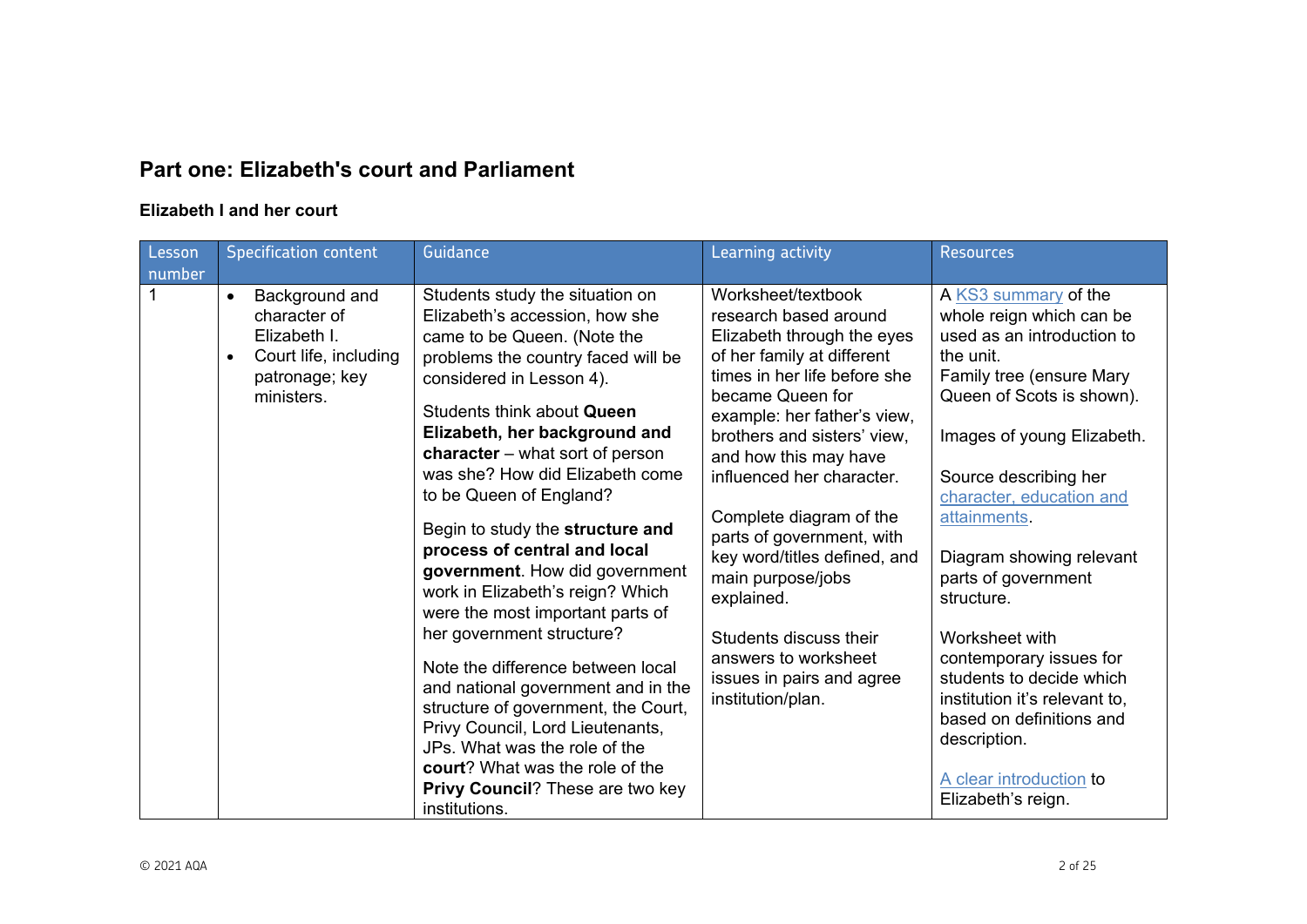| Lesson      | <b>Specification content</b>                                                                                                      | Guidance                                                                                                                                                                                                                                                                                                                                                                                                                                                                                                                                                                                                     | Learning activity                                                                                                                                                                                                                                                                                                                                                                                                                                                                                                                                                                                                                                    | <b>Resources</b>                                                                                                                                                                                                                                                                                                                                                                                                        |
|-------------|-----------------------------------------------------------------------------------------------------------------------------------|--------------------------------------------------------------------------------------------------------------------------------------------------------------------------------------------------------------------------------------------------------------------------------------------------------------------------------------------------------------------------------------------------------------------------------------------------------------------------------------------------------------------------------------------------------------------------------------------------------------|------------------------------------------------------------------------------------------------------------------------------------------------------------------------------------------------------------------------------------------------------------------------------------------------------------------------------------------------------------------------------------------------------------------------------------------------------------------------------------------------------------------------------------------------------------------------------------------------------------------------------------------------------|-------------------------------------------------------------------------------------------------------------------------------------------------------------------------------------------------------------------------------------------------------------------------------------------------------------------------------------------------------------------------------------------------------------------------|
| number<br>2 | Background and<br>$\bullet$<br>character of<br>Elizabeth I.<br>Court life, including<br>$\bullet$<br>patronage; key<br>ministers. | Students should revise role of the<br>Court and government structure.<br>This lesson will focus on The Court.<br>Students consider the roles of<br>William Cecil (Lord Burghley),<br>Robert Dudley (the Earl of<br>Leicester) and Francis<br>Walsingham. What jobs did these<br>people do and how influential were<br>they?<br>Link to next lesson, note Parliament<br>and relationship to decision-<br>making, court, and Privy Council.<br>Note the Court could move and<br>went on Progresses which relate, to<br>a style of monarchy, popularity and,<br>along with portraiture, management<br>of image. | Students watch a short (10<br>minutes) video and make<br>notes to answer the<br>question on:<br>'If you wanted to get on in<br>the Elizabethan Court, what<br>should you do and not do?'<br>Research exercise using<br>Internet/textbooks to<br>produce key biographies of<br>important people, for<br>example: Cecil, Dudley,<br>Walsingham, Essex,<br>Hatton, Raleigh, The<br>Knollys, Bess of Hardwick<br>etc.<br>Class discussion about the<br>aspects of their lives that<br>are required for the<br>biography, such as: name,<br>rank, wealth, dates etc.<br>Students read, identify and<br>discuss six problems<br>associated with Progresses | An introduction to<br>Elizabeth's Court.<br>Textbook/internet relating to<br>key individuals.<br><b>AQA Historic Environment</b><br>Resource pack for<br>Kenilworth Castle 2021:<br>Background information on<br><b>Robert Dudley</b><br>Kenilworth Castle short film.<br><b>AQA Historic Environment</b><br>Resource pack 2018 -<br>Hardwick Hall: Resource I<br>and background Information<br>about Bess of Hardwick. |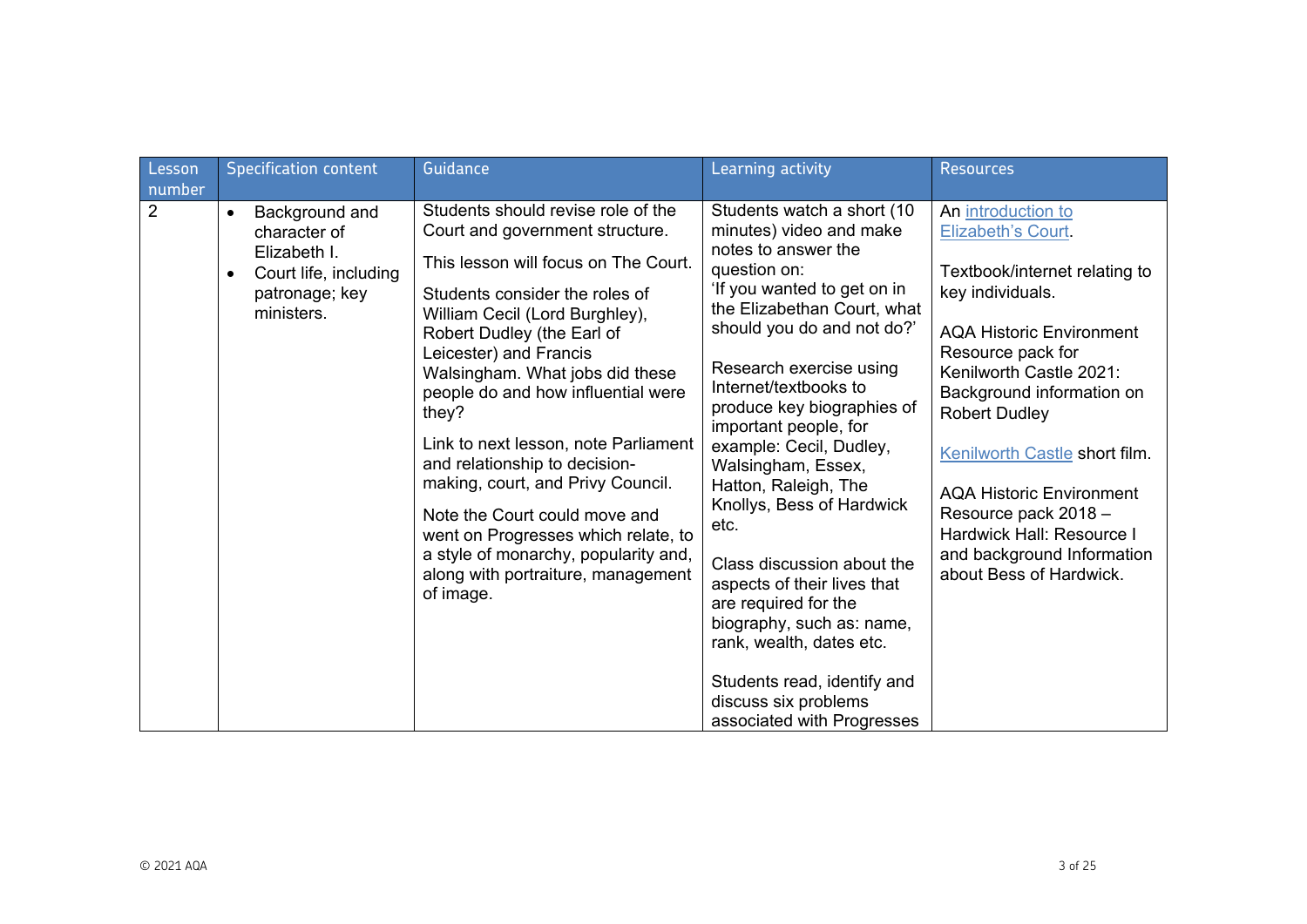| The difficulties of a female ruler |  |  |
|------------------------------------|--|--|
|                                    |  |  |

| Lesson<br>number | <b>Specification content</b>                                                                                        | Guidance                                                                                                                                                                                                                                                                                                                                                                                                                                                                                                                                                                                                                                                                                                                                                                                                        | Learning activity                                                                                                                                                                                                                                                                                                                                                                                                                                                                                                                                                                                                                                              | <b>Resources</b>                                                                                                                                                                                                                                                                                                                                                   |
|------------------|---------------------------------------------------------------------------------------------------------------------|-----------------------------------------------------------------------------------------------------------------------------------------------------------------------------------------------------------------------------------------------------------------------------------------------------------------------------------------------------------------------------------------------------------------------------------------------------------------------------------------------------------------------------------------------------------------------------------------------------------------------------------------------------------------------------------------------------------------------------------------------------------------------------------------------------------------|----------------------------------------------------------------------------------------------------------------------------------------------------------------------------------------------------------------------------------------------------------------------------------------------------------------------------------------------------------------------------------------------------------------------------------------------------------------------------------------------------------------------------------------------------------------------------------------------------------------------------------------------------------------|--------------------------------------------------------------------------------------------------------------------------------------------------------------------------------------------------------------------------------------------------------------------------------------------------------------------------------------------------------------------|
| $3$ and $4$      | <b>Relations with</b><br>$\bullet$<br>Parliament.<br>The problem of<br>$\bullet$<br>marriage and the<br>Succession. | If you focus on marriage and<br>succession, this will help to<br>illustrate the relationship with<br>Parliament.<br>Elizabeth's difficulties as a female<br>monarch: succession and<br>marriage. What were the<br>expectations of a female ruler at<br>this time? Who might Elizabeth<br>have married? What with the<br>advantages and disadvantages of<br>her suitors? How the reasons for<br>not marrying change during the<br>reign? Why didn't she marry?<br>These questions will lead to<br>further understanding of the<br>relationship between, and issues<br>involving, the Queen and her<br>governments and parliaments.<br>From a consideration of<br>marriage, you can develop your<br>students' understanding that this<br>was not the only issue that<br>Elizabeth and Parliament clashed<br>over. | Enquiry question: why was it<br>important for Elizabeth to<br>marry?<br>Students complete a table to<br>show suitors' dates, pros and<br>cons of their candidature<br>using source material and<br>textbook.<br>Class discussion about a<br>series of statements to do<br>with Queen Elizabeth and<br>marriage. Students sort into<br>advantages and<br>disadvantages of marriage<br>during discussion.<br>Students complete an open<br>book essay: why didn't<br>Queen Elizabeth marry?<br>Students complete a diagram<br>to identify main issues<br>between Elizabeth and her<br>parliaments, for example<br>religion - Catholicism,<br>Puritanism, Ireland, | Textbook.<br>Table to show suitors,<br>dates, pros and cons of<br>their candidature.<br><b>AQA Historic Environment</b><br>Resource pack 2021:<br>Resource $M - 'Why$<br>Elizabeth never married'<br>R. Warnicke.<br>Sources describing the<br>suitors.<br>Textbooks, primary<br>sources and<br>interpretations relating to<br>the problems faced by<br>Elizabeth. |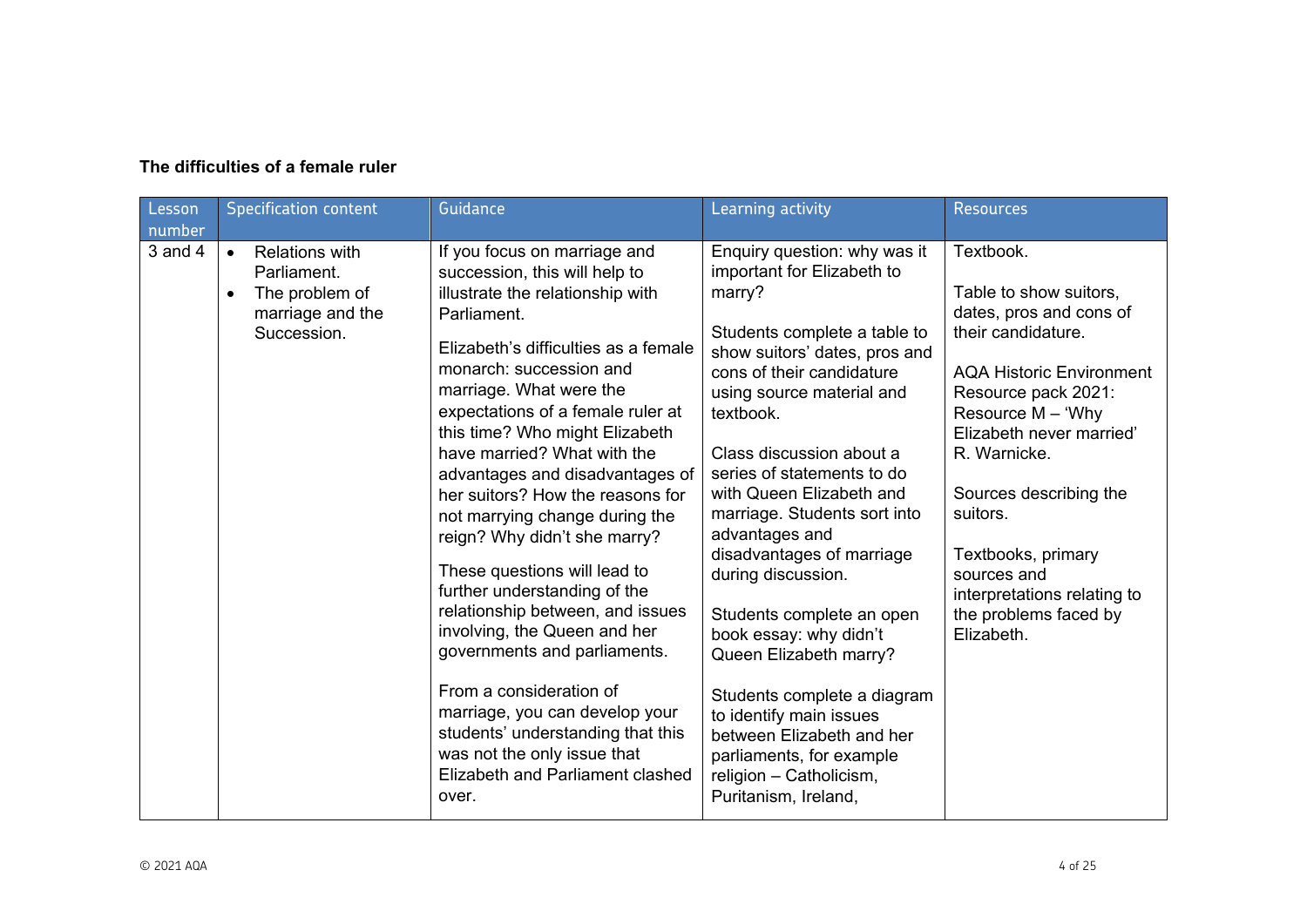| Lesson<br>number | <b>Specification content</b>                                                              | Guidance                                                                                                                                                                                                                                                                                                              | Learning activity                                                                                                                                                                                                                                                                                                                                                                                                                                         | <b>Resources</b> |
|------------------|-------------------------------------------------------------------------------------------|-----------------------------------------------------------------------------------------------------------------------------------------------------------------------------------------------------------------------------------------------------------------------------------------------------------------------|-----------------------------------------------------------------------------------------------------------------------------------------------------------------------------------------------------------------------------------------------------------------------------------------------------------------------------------------------------------------------------------------------------------------------------------------------------------|------------------|
| $3$ and $4$      | <b>Relations with</b><br>Parliament.<br>The problem of<br>marriage and the<br>Succession. | What other problems did<br>Elizabeth face?<br>Students should be seeking to<br>understand the relationship<br>between, and issues involving,<br>the Queen and her governments<br>and parliaments. Note Elizabeth's<br>various responses and letters to<br>Parliament, Privy Councillors'<br>management of Parliament. | foreign policy especially<br>relations with the Dutch and<br>Spanish<br>marriage, succession<br>$\bullet$<br>Mary Queen of Scots<br>$\bullet$<br>taxation (monopolies)<br>$\bullet$<br>Parliamentary rights.<br>$\bullet$<br>Students need to define each<br>problem, and arrange in<br>categories/priorities (perhaps<br>as a Diamond Nine exercise).<br>Students complete a<br>sequencing exercise and put<br>the problems into<br>chronological order. |                  |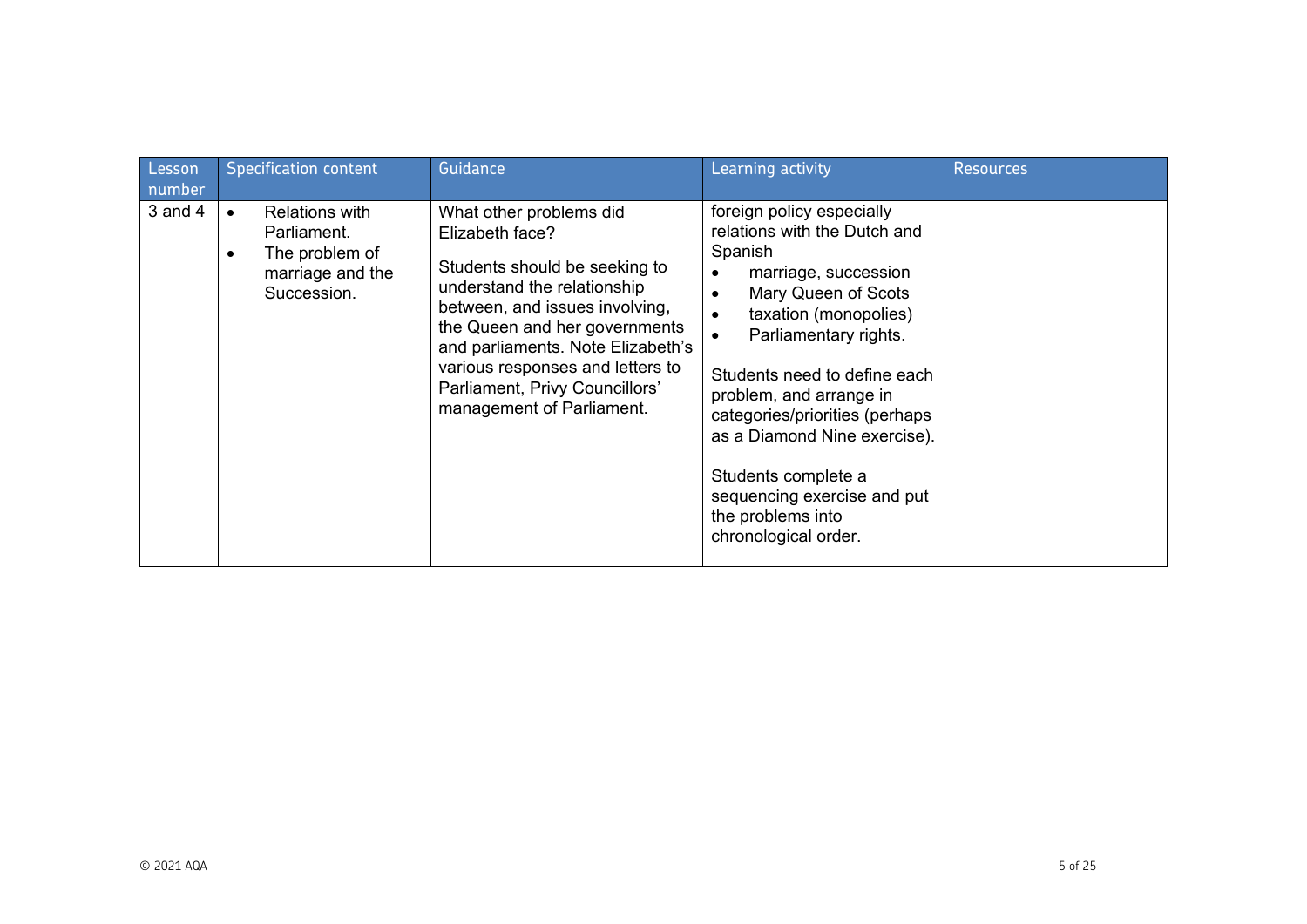| Lesson      | <b>Specification content</b>                                                                                    | Guidance                                                                                                                                                                                                                                                                                                                                                                                                                                                                                                                                                                                                         | Learning activity                                                                                                                                                                                                                                                                                                                                                                                                                                                                                                   | <b>Resources</b>                                                              |
|-------------|-----------------------------------------------------------------------------------------------------------------|------------------------------------------------------------------------------------------------------------------------------------------------------------------------------------------------------------------------------------------------------------------------------------------------------------------------------------------------------------------------------------------------------------------------------------------------------------------------------------------------------------------------------------------------------------------------------------------------------------------|---------------------------------------------------------------------------------------------------------------------------------------------------------------------------------------------------------------------------------------------------------------------------------------------------------------------------------------------------------------------------------------------------------------------------------------------------------------------------------------------------------------------|-------------------------------------------------------------------------------|
| number      |                                                                                                                 |                                                                                                                                                                                                                                                                                                                                                                                                                                                                                                                                                                                                                  |                                                                                                                                                                                                                                                                                                                                                                                                                                                                                                                     |                                                                               |
| $5$ and $6$ | The strength of<br>Elizabeth's authority at<br>the end of her reign,<br>including Essex's<br>Rebellion in 1601. | The focus of this lesson is the<br>strength of Elizabeth's authority<br>at the end of her reign, using<br>Essex's rebellion. This is a case<br>study, late in the reign, of Court<br>politics and patronage.<br>You might need to establish who<br>Essex was (remind students of<br>brief court biographies above -<br>lesson 2), his achievements and<br>failures.<br>How does it change our view of<br>the question we asked in lesson<br>2, 'If you wanted to get on in the<br>Elizabethan Court what should<br>you do and not do?'<br>We can consider how much<br>blame Essex deserves for his<br>situation. | Enquiry question: what does<br>Essex's rebellion tell us about<br>government and politics in<br>Elizabeth reign?<br>Students construct a table<br>showing the pluses and<br>minuses that Essex<br>possessed or accumulated<br>during his career.<br>Students do a 'write an<br>account' style question<br>relating to Essex's rebellion.<br>Classroom discussion: how<br>much blame does Essex<br>deserve? What does the<br>rebellion reveal about the<br>strength of Elizabeth's power<br>at the end of her reign? | Biographies of the Earl of<br>Essex<br>Textbook relating to the<br>rebellion. |
|             |                                                                                                                 |                                                                                                                                                                                                                                                                                                                                                                                                                                                                                                                                                                                                                  |                                                                                                                                                                                                                                                                                                                                                                                                                                                                                                                     |                                                                               |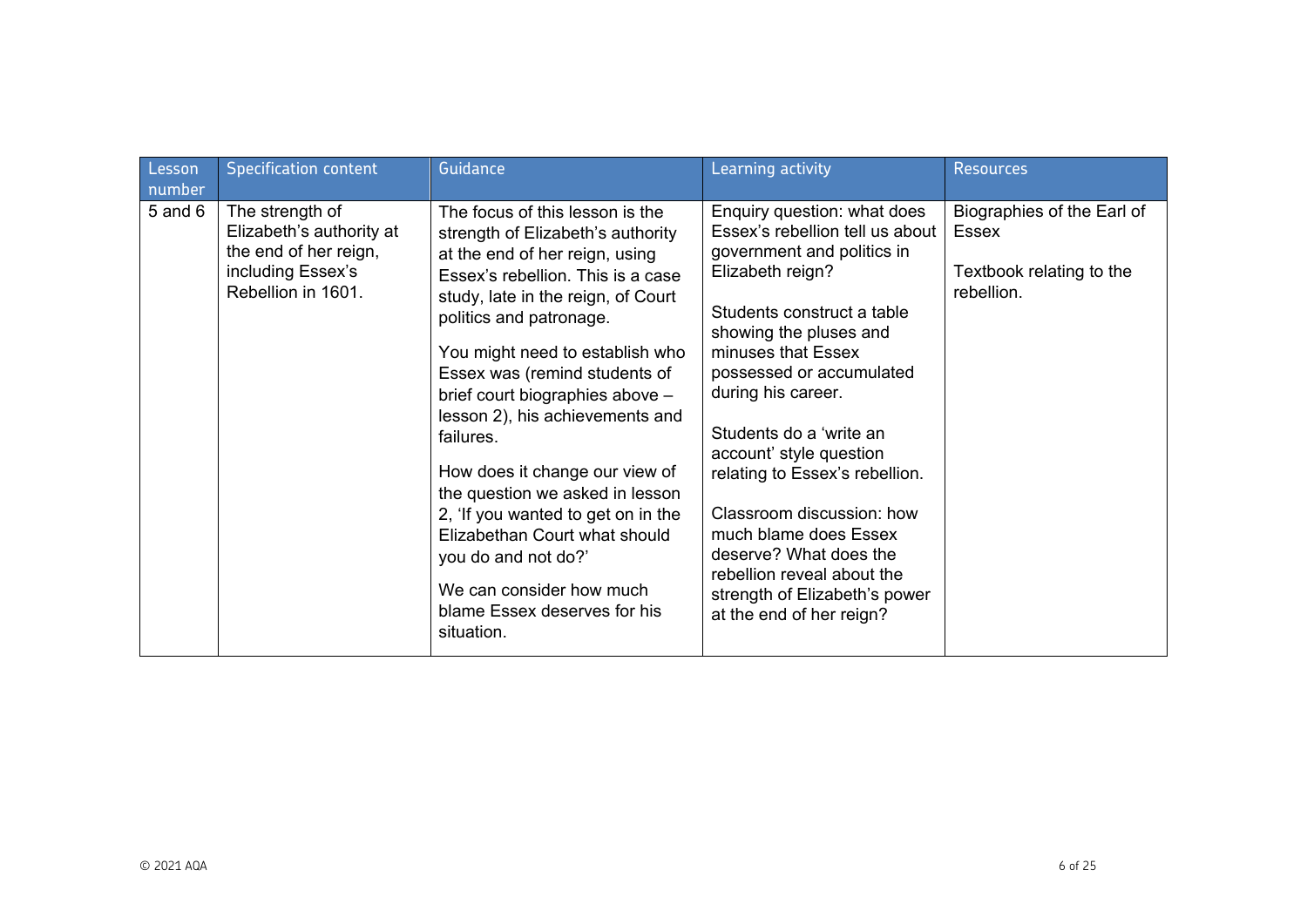| Lesson<br>number | <b>Specification content</b>  | Guidance                                                                                                                                                                                                                                                                              | Learning activity                                                                                                                                                                                                 | <b>Resources</b>                                                                                                                                                                                                                                   |
|------------------|-------------------------------|---------------------------------------------------------------------------------------------------------------------------------------------------------------------------------------------------------------------------------------------------------------------------------------|-------------------------------------------------------------------------------------------------------------------------------------------------------------------------------------------------------------------|----------------------------------------------------------------------------------------------------------------------------------------------------------------------------------------------------------------------------------------------------|
|                  | Essex's<br>Rebellion in 1601. | Students should consider the part<br>that court politics and the theatre<br>play in Essex's downfall.<br>Note that in 1596 the Privy<br>Council ordered all unflattering<br>portraits of Queen Elizabeth to be<br>found and destroyed as they<br>cause great offence to the<br>Queen. | Students complete a work<br>sheet analysing Resource K.<br>which focusses on actions<br>and intentions of all parties.<br>Class discussion about<br>propaganda, censorship, and<br>'image rights', and the media. | <b>Historic Environment</b><br>Resource pack 2019 - The<br>Globe, see Resource K<br>(Elizabethan dramatic<br>censorship).<br>Image of Queen Elizabeth<br>I on a Royal progress with<br>the courtiers in 1601.<br><b>Queen Elizabeth portraits.</b> |
| 8                | Review and assess.            | Test your students'<br>understanding of Part one and to<br>develop their exam techniques.                                                                                                                                                                                             | Student complete exam style<br>questions on Part one.                                                                                                                                                             |                                                                                                                                                                                                                                                    |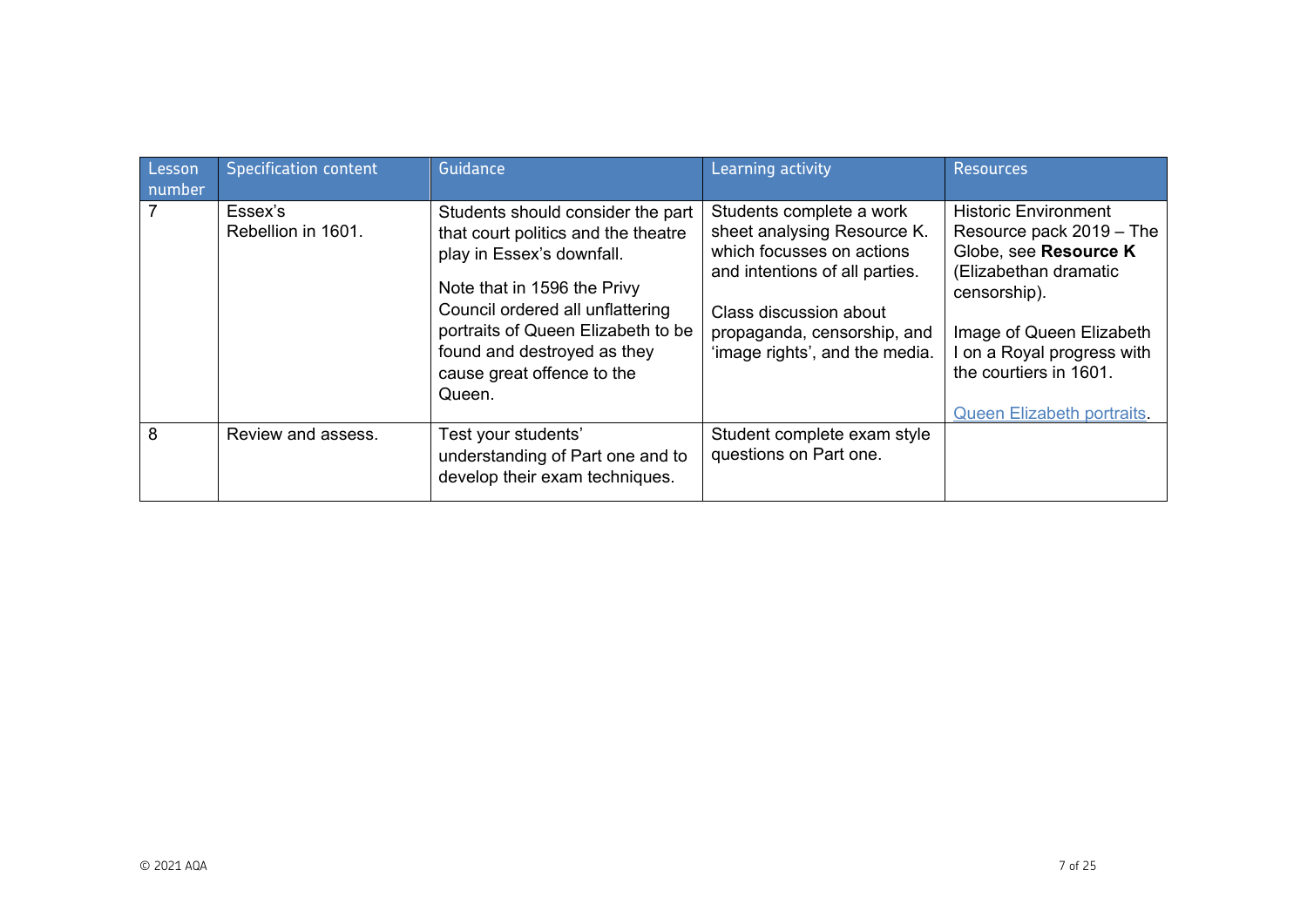# **Part two: Troubles abroad and at home (i)**

### **Religious matters**

| Lesson   | <b>Specification content</b>                                                                                                                                                                                                                                                                                                                                                                                           | Guidance                                                                                                                                                                                                                                                                                                                                                                                                                                                                                                                                                                                                                                                                                                                  | Learning activity                                                                                                                                                                                                                                                                                                                                                                                                                                                                                                                                                                                                                                                                                                                                                   | <b>Resources</b>                                                                                                                                                                                                                                                                                                                    |
|----------|------------------------------------------------------------------------------------------------------------------------------------------------------------------------------------------------------------------------------------------------------------------------------------------------------------------------------------------------------------------------------------------------------------------------|---------------------------------------------------------------------------------------------------------------------------------------------------------------------------------------------------------------------------------------------------------------------------------------------------------------------------------------------------------------------------------------------------------------------------------------------------------------------------------------------------------------------------------------------------------------------------------------------------------------------------------------------------------------------------------------------------------------------------|---------------------------------------------------------------------------------------------------------------------------------------------------------------------------------------------------------------------------------------------------------------------------------------------------------------------------------------------------------------------------------------------------------------------------------------------------------------------------------------------------------------------------------------------------------------------------------------------------------------------------------------------------------------------------------------------------------------------------------------------------------------------|-------------------------------------------------------------------------------------------------------------------------------------------------------------------------------------------------------------------------------------------------------------------------------------------------------------------------------------|
| number   |                                                                                                                                                                                                                                                                                                                                                                                                                        |                                                                                                                                                                                                                                                                                                                                                                                                                                                                                                                                                                                                                                                                                                                           |                                                                                                                                                                                                                                                                                                                                                                                                                                                                                                                                                                                                                                                                                                                                                                     |                                                                                                                                                                                                                                                                                                                                     |
| 9 and 10 | The question of<br>$\bullet$<br>religion, English<br>Catholicism and<br>Protestantism.<br>The Northern<br>$\bullet$<br>Rebellion.<br>Elizabeth's<br>$\bullet$<br>excommunication.<br>The missionaries.<br>$\bullet$<br>Catholic plots and<br>$\bullet$<br>the threat to the<br>Elizabethan<br>settlement.<br>Elizabeth and her<br>$\bullet$<br>government's<br>responses and<br>policies towards<br>religious matters. | This is a key pair of lessons<br>focussing on English<br><b>Catholicism during Elizabeth's</b><br>reign. It has been placed earlier<br>on in the scheme of work to help<br>explain actions and events later<br>on in the study.<br>Begin by ensuring students<br>record main points of religious<br>settlement in 1559. Noting<br>contrast with Catholic and<br>extreme Protestant views.<br><b>Overarching Question/Enquiry</b><br>point:<br>(i) Why was Catholicism a<br>threat? (ii) When the Catholic<br>was threat greatest? (iii) How<br>were Catholics treated during<br>her reign?<br>Consider concept of two<br>historical 'turning points' in policy<br>to English Catholics: (a) 1570 -<br>the excommunication | Students research the<br>following events for a 'market<br>place' exercise. They need to<br>find out the, 'when, where,<br>who, what, why, and a so<br>what' to share with fellow<br>students/or take away:<br>arrival of Mary Queen of<br>Scots in England<br><b>Northern Rebellion</b><br>$\bullet$<br>Excommunication<br>$\bullet$<br><b>Ridolfi Plot</b><br>$\bullet$<br>St Bartholomew's Day<br>$\bullet$<br><b>Massacre</b><br>seminary priests<br>$\bullet$<br>Campion's mission<br>$\bullet$<br>Throckmorton plot<br>$\bullet$<br>Murder of William of<br>$\bullet$<br>Orange<br><b>Bond of Association</b><br>$\bullet$<br>war with Spain<br>$\bullet$<br>the Babington Plot<br>$\bullet$<br>Mary's execution<br>$\bullet$<br>Spanish Armada.<br>$\bullet$ | Textbook and<br>internet research.<br>A simple summary on four<br>separate sheets of the<br>laws in 1571, 1581, 1585,<br>and 1593 against Roman<br>Catholics.<br>A useful summary of<br>Queen Elizabeth I's<br>religious settlement and<br>introduction to the Royal<br>Museums at Greenwich.<br>A brief revision guide<br>summary. |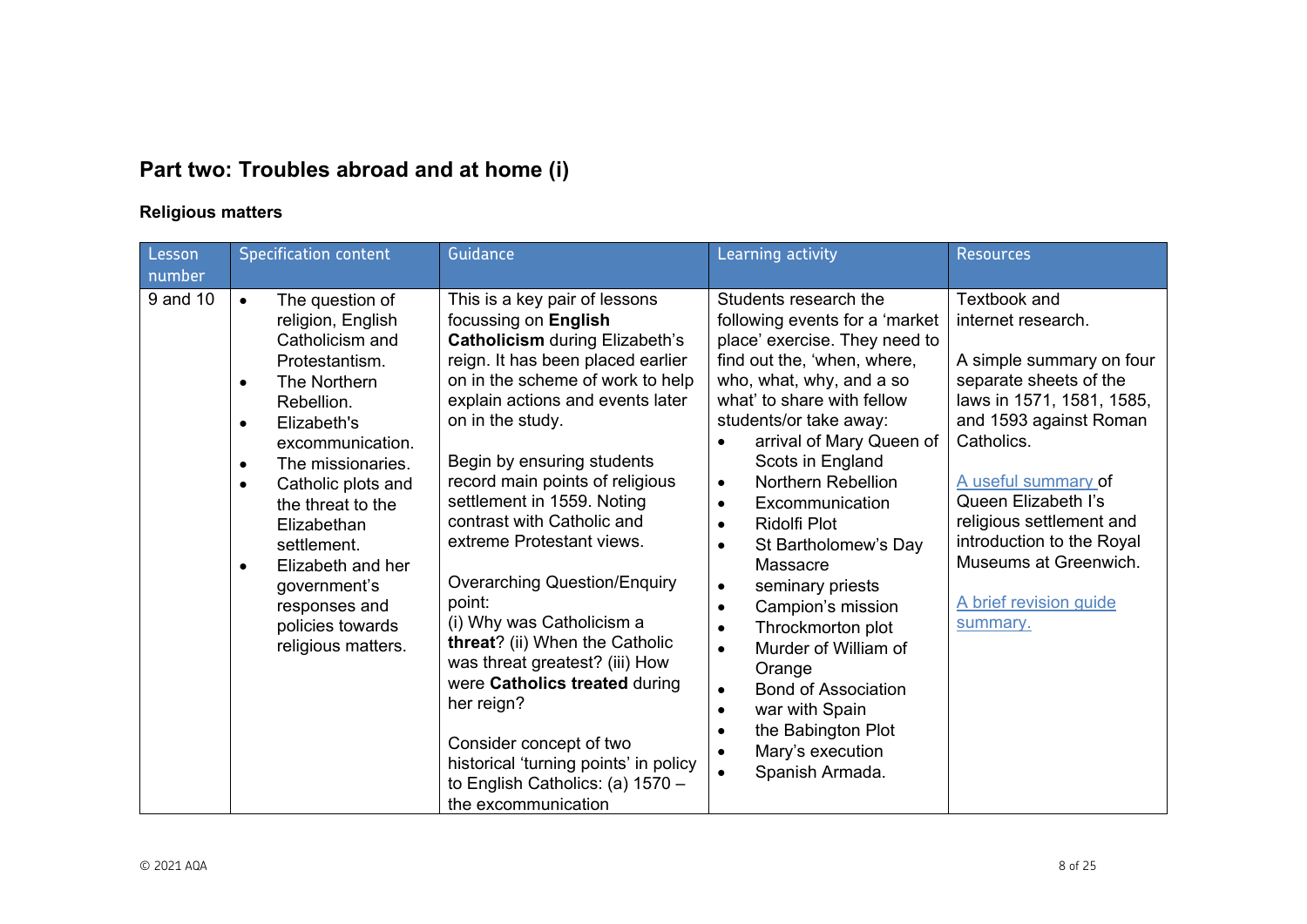| Lesson<br>number      | <b>Specification content</b> | Guidance                                                                                                                                                                                                                                                                 | Learning activity                                                                                                                                                                                                                                                                                                                                                                                                                                                                                                                                | <b>Resources</b> |
|-----------------------|------------------------------|--------------------------------------------------------------------------------------------------------------------------------------------------------------------------------------------------------------------------------------------------------------------------|--------------------------------------------------------------------------------------------------------------------------------------------------------------------------------------------------------------------------------------------------------------------------------------------------------------------------------------------------------------------------------------------------------------------------------------------------------------------------------------------------------------------------------------------------|------------------|
| 9 and 10<br>continued |                              | and (b) 1580 the arrival of<br>Campion's Mission, in order to<br>debate and answer to Question<br>(ii) above.<br>Note the plots will be important<br>information when considering<br>Mary Queen of Scots in depth in<br>Lessons 13 -18 and specifically<br>in Lesson 18. | There should be sufficient<br>events for one to be given to<br>a pair of students. You will<br>need to place simple<br>summaries of the laws and<br>events around the classroom<br>walls.<br>Students construct/record a<br>3 column 'timeline' of 'Laws<br>and punishments against<br>Roman Catholics' (1571,<br>1581, 1585, and 1593) set<br>against Catholic actions -<br>plots against Elizabeth, and<br>foreign events/involvement.<br>Encourage your students to<br>write thoughts and links<br>across the columns to make<br>connections. |                  |
|                       |                              |                                                                                                                                                                                                                                                                          | Complete the lesson with<br>interpretations from different<br>periods to identify changing<br>attitudes to how Elizabeth<br>tackled religious matters.<br>Alternatively, students can<br>complete an essay, such as:<br>when did Elizabeth's policy<br>to Catholics change most?                                                                                                                                                                                                                                                                 |                  |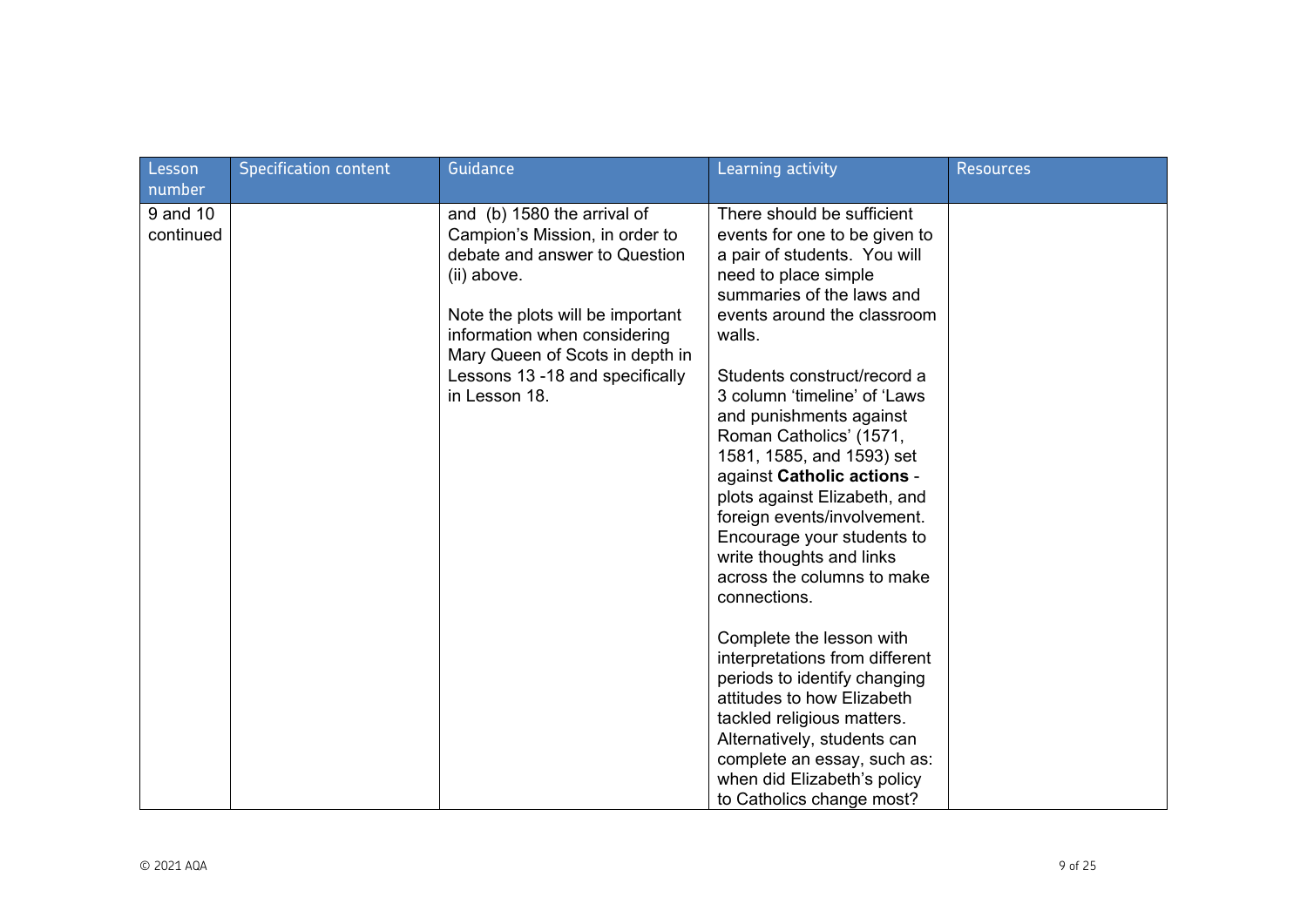| Lesson<br>number | <b>Specification content</b>                                                                                                                                                                                                       | Guidance                                                                                                                                                                                                                                                                                                                                                                                                                                                                                                                                                                                                                                                                                                                                                                                              | Learning activity                                                                                                                                                                                                                                                                                                                                                                                                                                                                                                                                                                                                                                                                                                         | <b>Resources</b>                                                                                                                                                                                                                                                                                                                                                 |
|------------------|------------------------------------------------------------------------------------------------------------------------------------------------------------------------------------------------------------------------------------|-------------------------------------------------------------------------------------------------------------------------------------------------------------------------------------------------------------------------------------------------------------------------------------------------------------------------------------------------------------------------------------------------------------------------------------------------------------------------------------------------------------------------------------------------------------------------------------------------------------------------------------------------------------------------------------------------------------------------------------------------------------------------------------------------------|---------------------------------------------------------------------------------------------------------------------------------------------------------------------------------------------------------------------------------------------------------------------------------------------------------------------------------------------------------------------------------------------------------------------------------------------------------------------------------------------------------------------------------------------------------------------------------------------------------------------------------------------------------------------------------------------------------------------------|------------------------------------------------------------------------------------------------------------------------------------------------------------------------------------------------------------------------------------------------------------------------------------------------------------------------------------------------------------------|
| 11 and<br>12     | Elizabethan<br>$\bullet$<br>settlement.<br>The nature and<br>$\bullet$<br>ideas of the<br>Puritans and<br>Puritanism.<br>Elizabeth and her<br>$\bullet$<br>Government's<br>responses and<br>policies towards<br>religious matters. | Remind your students of lessons<br>3, 4, 9 and 10 regarding the<br>religious settlement in 1559.<br>Note contrast with Catholic and<br>extreme Protestant views.<br><b>Consider Elizabeth's settlement</b><br>of religion in 1559 in relation to<br>Puritans and Puritanism. The<br>nature and ideas of <b>Puritans</b><br>and Puritanism - students need<br>to know about the range of<br>opinion that was classified as<br>Puritan from the moderate<br>through to the extreme like<br>Stubbs and Cartwright.<br>Why were the Puritans a threat<br>to Queen Elizabeth's<br>government?<br>The ideas of the Puritans<br>threatened the hierarchy of<br>church and state.<br>The contribution of Archbishop<br>Parker, Puritan response and<br>reaction in Parliament, the press<br>and in preaching. | Enquiry question: why were<br>the Puritans a threat to<br>Queen Elizabeth's<br>government?<br>Students complete a table of<br>beliefs of Catholics,<br>moderate Protestants and<br>Puritans.<br>Students split into groups<br>and are given/choose a<br>research topic to report back<br>to the group as a six slide<br>PowerPoint. More than one<br>group may tackle a topic.<br>The topics/titles could be:<br>Elizabeth and her<br>$\bullet$<br>Archbishops<br>Puritan ideas about<br>$\bullet$<br>church, state, theatre,<br>poor<br>Puritan actions in<br>$\bullet$<br>Parliament, publishing,<br>and preaching<br>(Prophesyings)<br>Elizabeth's crackdown<br>$\bullet$<br>on the Puritans -<br>actions and success. | Textbook.<br>Work sheet resource on<br>settlement, and<br>Elizabethan religious<br>beliefs.<br>Use of textbooks and<br>internet.<br>Students should know that<br>the review in Lesson 15<br>may contain a question on<br>the Puritans.<br><b>AQA Historic Environment</b><br>Resource pack 2019 -<br>The Globe, see Resource<br>F (Puritans and the<br>Theatre). |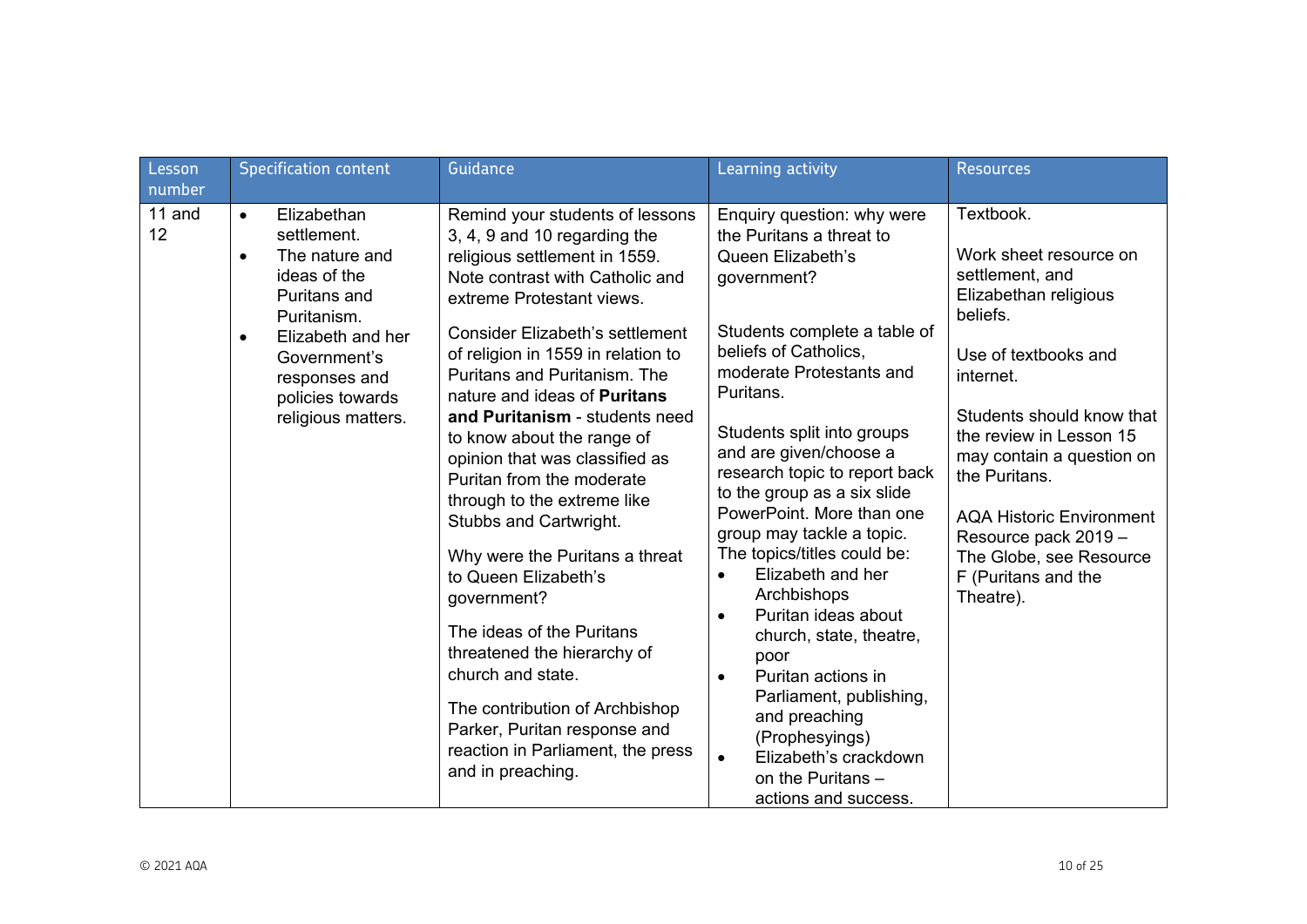| Lesson<br>number | <b>Specification content</b> | Guidance                                                                                                                                                                                                                                                                                                              | Learning activity                                                                                                                                                                                                                                                                                           | <b>Resources</b> |
|------------------|------------------------------|-----------------------------------------------------------------------------------------------------------------------------------------------------------------------------------------------------------------------------------------------------------------------------------------------------------------------|-------------------------------------------------------------------------------------------------------------------------------------------------------------------------------------------------------------------------------------------------------------------------------------------------------------|------------------|
|                  |                              | The attitudes and actions of<br>Elizabeth and her government<br>and bishops towards the<br>Puritans. The role of Archbishop<br>Whitgift (and the attitudes of<br>Parker and Grindal).<br>Students should understand the<br>reasons why Puritanism became<br>less of a threat towards the end<br>of Elizabeth's reign. | The origins of<br>$\bullet$<br>Puritanism*<br>Puritanism and the end<br>$\bullet$<br>of Queen Elizabeth's<br>reign*.<br>The * topics are more<br>demanding as they may<br>stretch the learning a little<br>outside the specified dates.<br>Overlap between topics is to<br>be accepted, even<br>encouraged. |                  |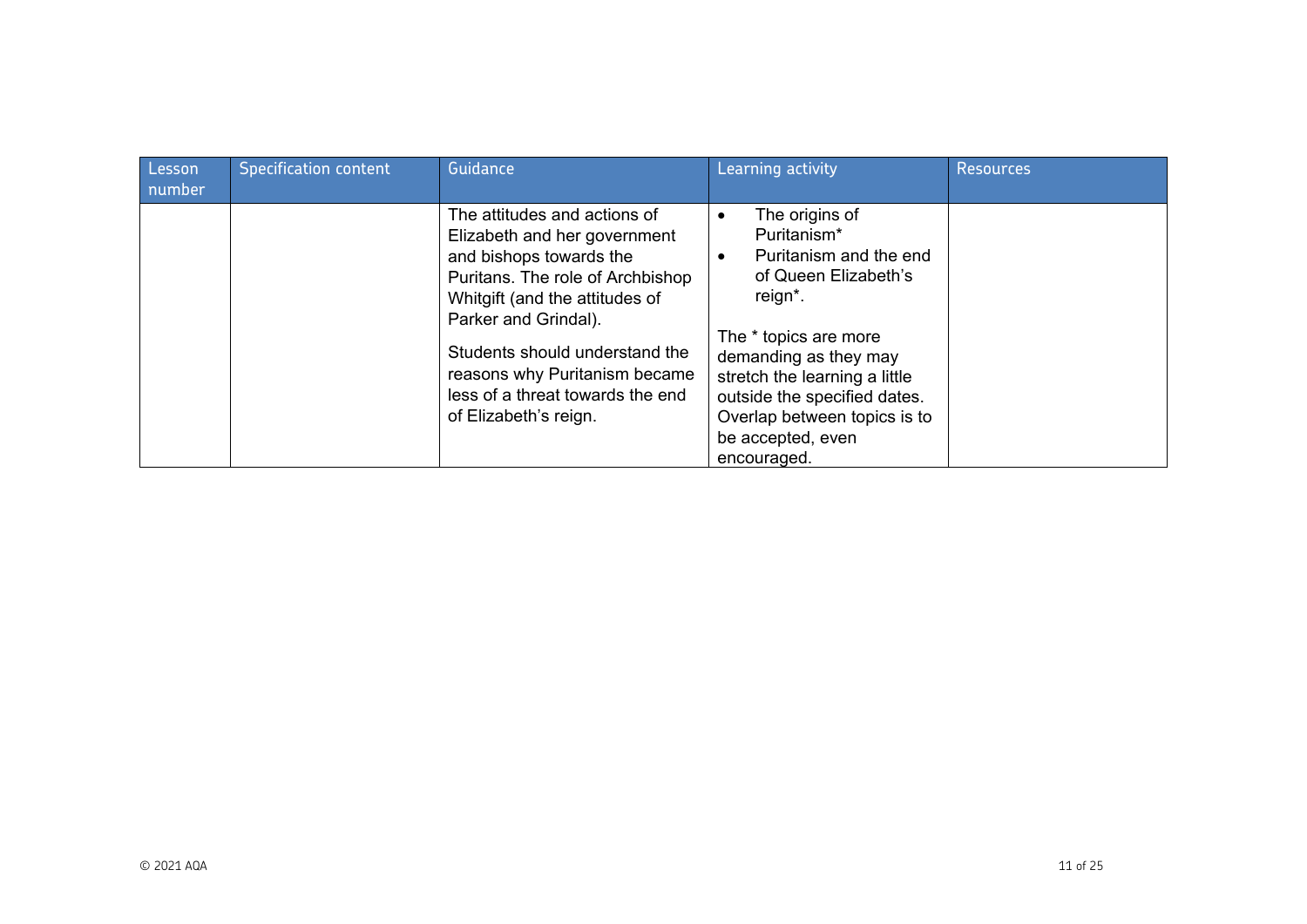### **Mary Queen of Scots**

| Lesson<br>number | <b>Specification content</b>                                                                 | Guidance                                                                                                                                                                                                                                                                                                                                                                                                                                                                                                                                                                                                                                                                                                                                                             | Learning activity                                                                                                                                                                                                                                                                                                                                                                                                                                                                               | <b>Resources</b>                                                                                                                                                                                                                                                                                                                                                                                                                                                                                                                                                                                                                                                               |
|------------------|----------------------------------------------------------------------------------------------|----------------------------------------------------------------------------------------------------------------------------------------------------------------------------------------------------------------------------------------------------------------------------------------------------------------------------------------------------------------------------------------------------------------------------------------------------------------------------------------------------------------------------------------------------------------------------------------------------------------------------------------------------------------------------------------------------------------------------------------------------------------------|-------------------------------------------------------------------------------------------------------------------------------------------------------------------------------------------------------------------------------------------------------------------------------------------------------------------------------------------------------------------------------------------------------------------------------------------------------------------------------------------------|--------------------------------------------------------------------------------------------------------------------------------------------------------------------------------------------------------------------------------------------------------------------------------------------------------------------------------------------------------------------------------------------------------------------------------------------------------------------------------------------------------------------------------------------------------------------------------------------------------------------------------------------------------------------------------|
| 13               | Background.<br>$\bullet$<br>Elizabeth and<br>$\bullet$<br>Parliament's<br>treatment of Mary. | Remind your students of what<br>they learned about Mary, Queen<br>of Scots in previous lessons (9<br>and 10).<br>The lessons here concentrate on<br>the story of, and role played by,<br>Mary Queen of Scots. Although<br>the Depth study begins in year<br>she arrives in England, students<br>will need to know about her past<br>history as a young French<br>Queen, then widow and her time<br>in Scotland. Ensure students<br>know why she was a threat.<br>Perhaps this is a point to remind<br>students (Lessons 3 and 4) about<br>women and marriage in the early<br>modern period? There is an<br>interesting contrast between<br>Mary Queen of Scots who<br>married three times, and Bess of<br>Hardwick who married four times,<br>and Queen Elizabeth I. | Students research and make<br>notes on Mary's background<br>and life in England in order to<br>add detail to a timeline of her<br>life before and during her<br>time in England - from her<br>arrival to her execution (ref<br>Lessons 9 and 10).<br>Discussion of Mary Queen of<br>Scot's attitude to her cousin<br>and vice versa on arrival.<br>Compile a SWOT analysis of<br>the options open to Elizabeth<br>of how to proceed with Mary<br>in the light of the threat she<br>represented. | The background to Mary<br>Queen of Scots as a<br>Queen in Scotland and the<br>difficulties she had are<br>efficiently covered in these<br>clips.<br>Timeline sheet with key<br>dates and other relevant<br>events dated in separate<br>column (ref Lessons 9 and<br>$10$ ).<br>Mary's abdication.<br>Source work to infer and<br>thus understand threat<br>May posed $-$ ie, what she<br>represented.<br>The problem for Elizabeth<br>of what to do with Mary<br>Queen of Scots explained.<br><b>AQA Historic Environment</b><br>Resource 2023 pack<br><b>Sheffield Manor Lodge</b><br>background Information.<br>The nature of the threat<br>Mary posed is discussed<br>here. |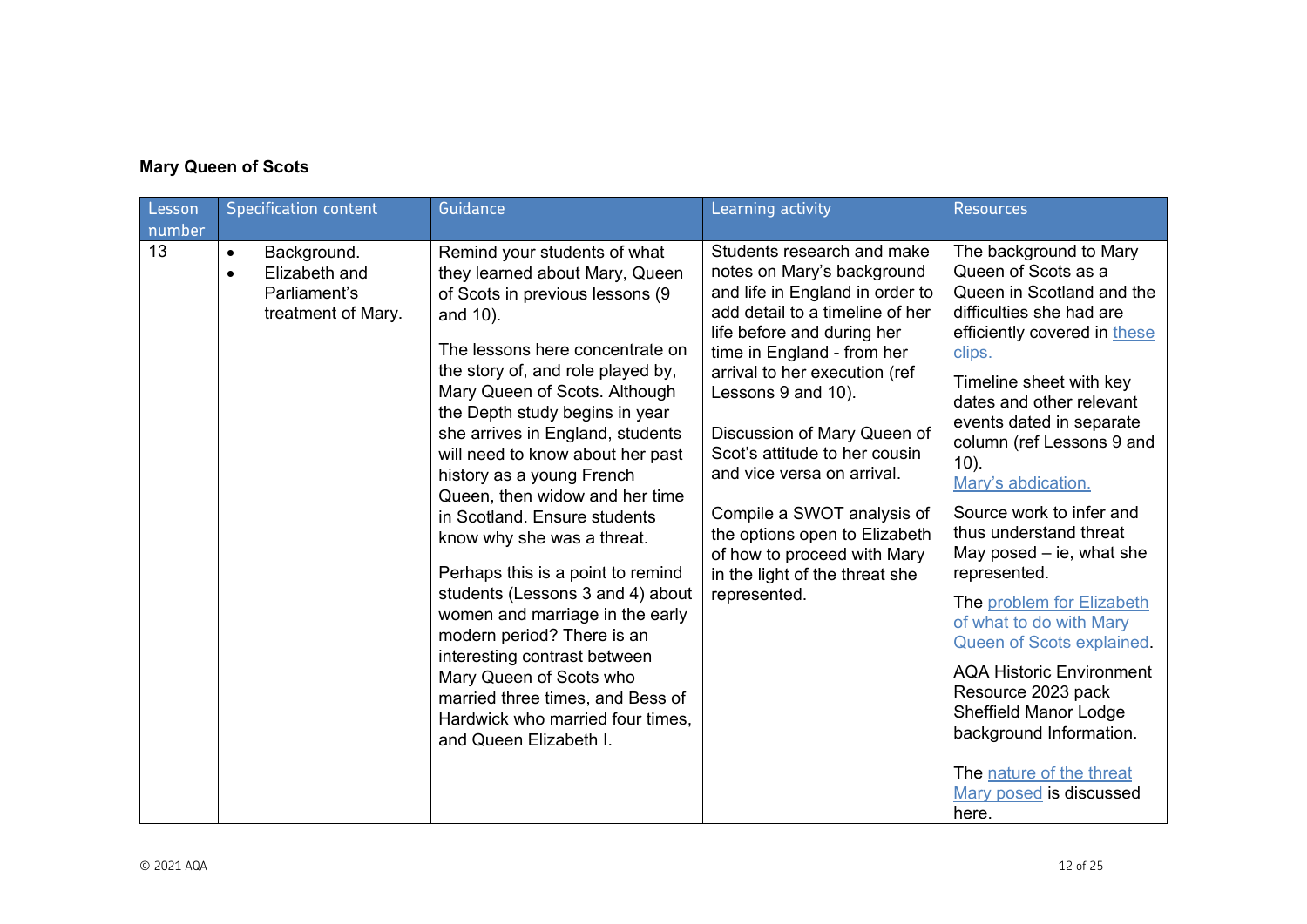| Lesson<br>number | <b>Specification content</b>                                                                                                                                                        | Guidance                                                                                                                                                                                                                                                                                                                                                                                                                 | Learning activity                                                                                                                                                                                                                                                                                                                                                                                                                                                            | <b>Resources</b>                                                                                                                                                                                                                                                                          |
|------------------|-------------------------------------------------------------------------------------------------------------------------------------------------------------------------------------|--------------------------------------------------------------------------------------------------------------------------------------------------------------------------------------------------------------------------------------------------------------------------------------------------------------------------------------------------------------------------------------------------------------------------|------------------------------------------------------------------------------------------------------------------------------------------------------------------------------------------------------------------------------------------------------------------------------------------------------------------------------------------------------------------------------------------------------------------------------------------------------------------------------|-------------------------------------------------------------------------------------------------------------------------------------------------------------------------------------------------------------------------------------------------------------------------------------------|
| 14               | Background.<br>$\bullet$<br>Elizabeth and<br>$\bullet$<br>Parliament's<br>treatment of Mary.<br>The challenge<br>$\bullet$<br>posed by Mary;<br>plots; execution and<br>its impact. | A case study of the Northern<br><b>Rebellion/Norfolk Rebellion</b><br>reveals how quickly Mary caused<br>problems.<br>Note in particular, what happens<br>to Mary, Queen of Scots at the<br>time of the Northern Rebellion.<br>This is an appropriate point to<br>draw attention to the<br>geographical importance of<br>Shrewsbury's properties which<br>will lead to the following lesson<br>on Sheffield Manor Lodge. | Students should write a brief<br>account of what the Northern<br>Rebellion tells us about the<br>key actors - Queen Elizabeth,<br>Mary Queen of Scots, the<br>Duke of Norfolk, English<br>Catholics. For all abilities of<br>students, set a word limit for<br>the exercise to increase the<br>level of difficulty and<br>stimulate valuable discussion<br>about what to include and<br>thus lead to greater<br>understanding. A broad guide<br>of 200-300 words works well. | A timeline of the events of<br>the Northern Rebellion.<br>Textbook and account of<br>the Rebellion.<br><b>AQA Historic Environment</b><br>Resource 2023 pack<br><b>Sheffield Manor Lodge</b><br>background Information,<br>Resources A and I.<br><b>Sheffield Manor Lodge</b><br>website. |
| 15 and<br>16     | Elizabeth and<br>$\bullet$<br>Parliament's<br>treatment of Mary.<br>The challenge<br>posed by Mary;<br>plots; execution and<br>its impact.                                          | The focus of this lesson should<br>be the value of Sheffield Manor<br>Lodge as a place in which to<br>detain Mary, Queen of Scots.                                                                                                                                                                                                                                                                                       | Students enjoy posing an<br>estate agent's guide to<br>Sheffield Manor Lodge. They<br>should style it so that it would<br>appeal to Queen Elizabeth as<br>a suitable place to imprison a<br>Queen. Using the resources<br>available it should be<br>possible to extol the virtues of<br>the property.                                                                                                                                                                        | <b>AQA Historic Environment</b><br>Resource 2023 pack<br>Sheffield Manor Lodge,<br>background Information,<br>Resources $A - H$ .<br>Estate agent details design<br>template/worksheet.<br>The embroideries of Mary.<br><b>Queen of Scots produced</b><br>at Sheffield are revealing.     |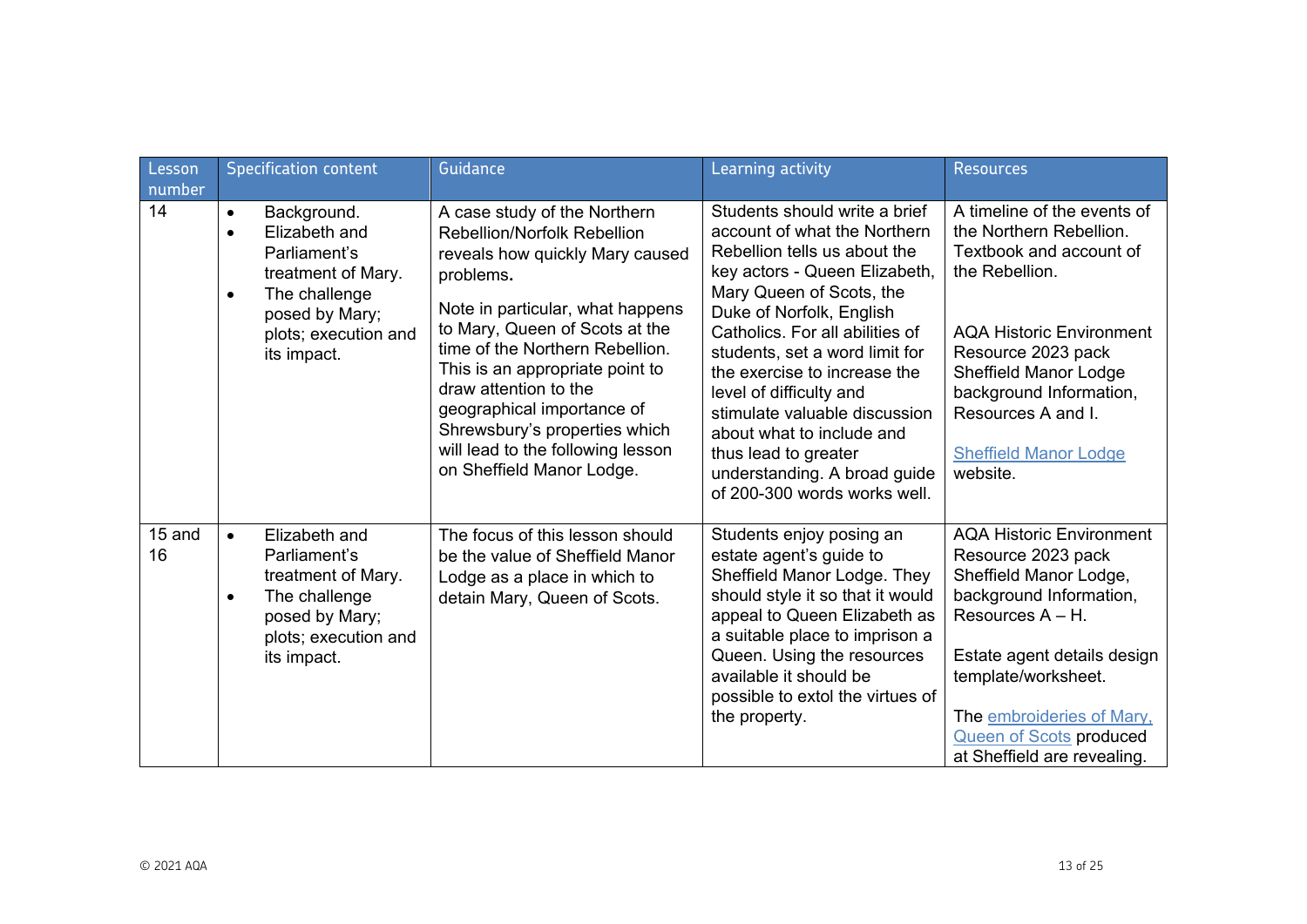| Lesson<br>number | <b>Specification content</b>                                                                                                                            | Guidance                                                                                                                                                                                                                                                                                                                                                                 | Learning activity                                                                                                                                                                                                             | <b>Resources</b>                                                                                                                                                                                                                                                                                                                               |
|------------------|---------------------------------------------------------------------------------------------------------------------------------------------------------|--------------------------------------------------------------------------------------------------------------------------------------------------------------------------------------------------------------------------------------------------------------------------------------------------------------------------------------------------------------------------|-------------------------------------------------------------------------------------------------------------------------------------------------------------------------------------------------------------------------------|------------------------------------------------------------------------------------------------------------------------------------------------------------------------------------------------------------------------------------------------------------------------------------------------------------------------------------------------|
| 17               | Elizabeth and<br>$\bullet$<br>Parliament's<br>treatment of Mary.<br>The challenge<br>$\bullet$<br>posed by Mary;<br>plots; execution and<br>its impact. | The focus in this lesson should<br>be on George Talbot, Earl of<br>Shrewsbury. Students need to be<br>aware of Talbot's wealth, social<br>status, religion, and attitude to his<br>responsibilities.                                                                                                                                                                     | Students should read and<br>discuss and answer a<br>straightforward question,<br>'Why was George Talbot an<br>ideal candidate to act as<br>Mary Queen of Scots's jailer?                                                      | <b>AQA Historic Environment</b><br>Resource 2023 pack<br><b>Sheffield Manor Lodge</b><br>background Information,<br>Resources I and J.                                                                                                                                                                                                         |
| 18               | The challenge posed by<br>Mary; plots; execution<br>and its impact.                                                                                     | This lesson should provide<br>students with an understanding of<br>all of the plots that involved Mary,<br>Queen of Scots. In particular<br>focusing on the Babington plot,<br>her involvement, and subsequent<br>trial/execution.<br>Give some consideration to how<br>George Talbot was involved in<br>the final months of Mary's life,<br>and his feeling about Mary. | Students complete a table of<br>plots, conspirators and extent<br>of Mary's involvement and<br>consider how and why this<br>may have changed over time.<br>Annotated worksheet on the<br>key points in the Babington<br>plot. | Textbook.<br>Worksheet on the ciphers<br>used to send secret<br>messages to Mary.<br>Worksheet showing<br>illustrations of key points in<br>the Babington Plot.<br>The Babington plot,<br>Walsingham and Mary clip.<br>James VI of Scotland's<br>perspective on his<br>mother's English 'treason'.<br>The execution of Mary<br>Queen of Scots. |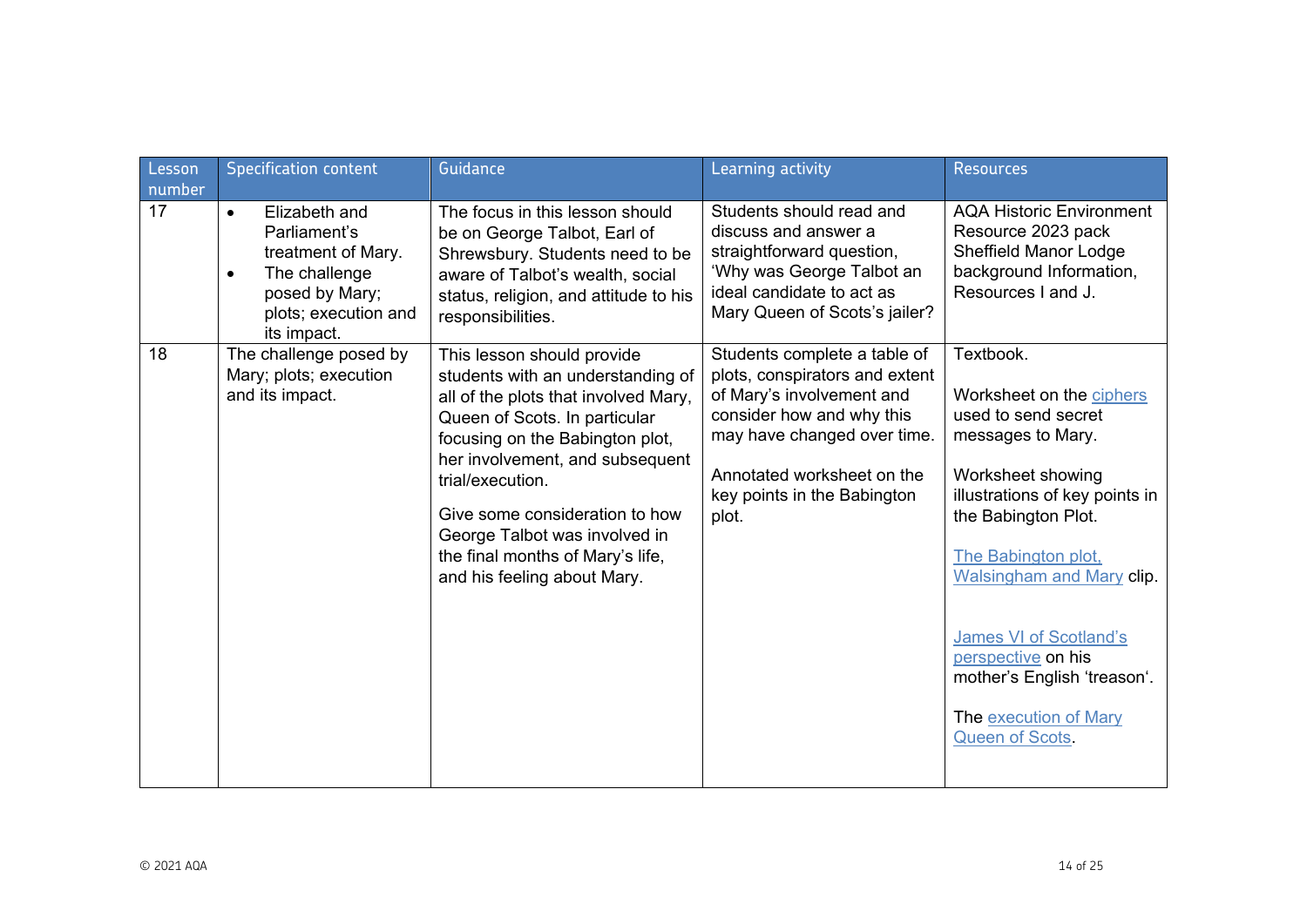| Lesson<br>number | <b>Specification content</b> | Guidance | Learning activity                                                                                       | <b>Resources</b>                                                                                                                                                                                                                         |
|------------------|------------------------------|----------|---------------------------------------------------------------------------------------------------------|------------------------------------------------------------------------------------------------------------------------------------------------------------------------------------------------------------------------------------------|
|                  |                              |          |                                                                                                         | <b>AQA Historic Environment</b><br>Resource 2023 pack<br><b>Sheffield Manor Lodge</b><br>background Information<br>and Resource J.<br>A good summary of Mary's<br>life and an in-depth<br>academic discussion<br>offering many insights. |
| 19               | Review and assess.           |          | Students complete exam-<br>style questions relating to<br>religious matters and Mary<br>Queen of Scots. |                                                                                                                                                                                                                                          |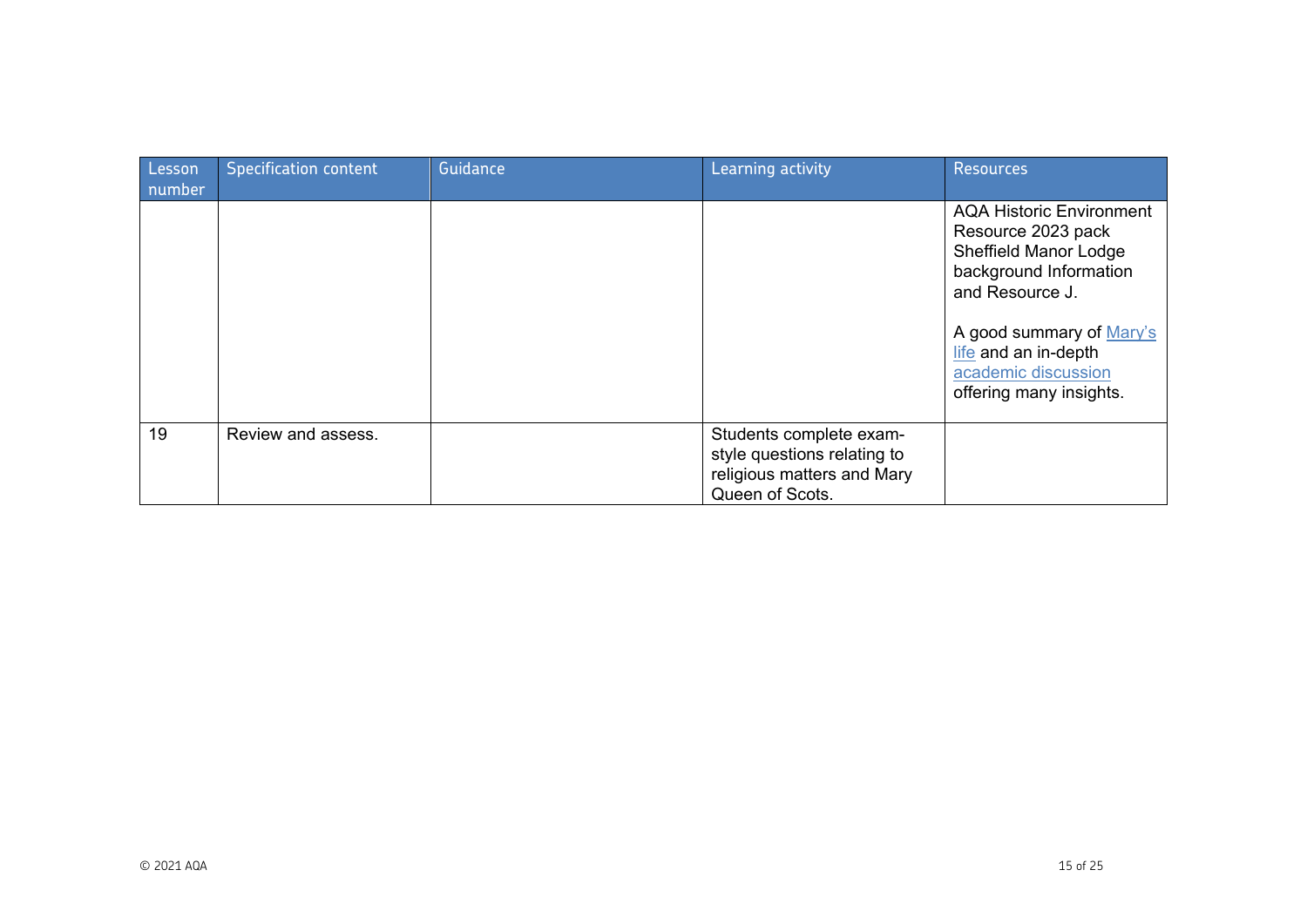## **Part three: Life in Elizabethan Times**

### **A 'Golden Age'**

| Lesson<br>number | <b>Specification content</b>                                                                                        | <b>Guidance</b>                                                                                                                                                                                                                                                                                                                                                                                                                                                      | Learning activity                                                                                                                                                                                                                             | <b>Resources</b>                                                                                                                                                                                                                                                                                                                                                                                                                                                                                                                                                                                                                         |
|------------------|---------------------------------------------------------------------------------------------------------------------|----------------------------------------------------------------------------------------------------------------------------------------------------------------------------------------------------------------------------------------------------------------------------------------------------------------------------------------------------------------------------------------------------------------------------------------------------------------------|-----------------------------------------------------------------------------------------------------------------------------------------------------------------------------------------------------------------------------------------------|------------------------------------------------------------------------------------------------------------------------------------------------------------------------------------------------------------------------------------------------------------------------------------------------------------------------------------------------------------------------------------------------------------------------------------------------------------------------------------------------------------------------------------------------------------------------------------------------------------------------------------------|
| 20               | Living standards<br>$\bullet$<br>and fashions.<br>Growing prosperity<br>$\bullet$<br>and the rise of the<br>gentry. | Students should be aware of the<br>structure of Elizabethan society.<br>They should think about the<br>different ranks of society in the<br>16th century. You could use the<br>'Great Chain of Being' to<br>demonstrate ideas how about<br>how society was structured.<br>Establish with your students<br>Elizabethan population figures<br>and some comparator statistics.<br>There is also opportunity to<br>consider the life and success of<br>Bess of Hardwick. | Students model the idea of<br>'Great Chain' by comparison<br>with another hierarchical<br>organisation, such as a<br>school.<br>Students identify where the<br>wealth came from to explain<br>the growth in prosperity<br>amongst the gentry. | An introduction to the<br>signs of and routes to<br>prosperity and<br>advancement in<br>Elizabethan England. The<br>first half is applicable here,<br>second half in Lesson 23.<br>The lives of the wealthy in<br>Elizabethan England.<br>How lives changed in<br>Elizabethan England.<br>Many insights into Tudor<br>society from a film about<br>Shakespeare's mother.<br>The first half of this clip is<br>useful for a description of<br>the gentry, the second half<br>for plots against Elizabeth.<br>2018 AQA Historic<br><b>Environment Resource</b><br>pack - Hardwick Hall<br><b>Background Information</b><br>and Resource I. |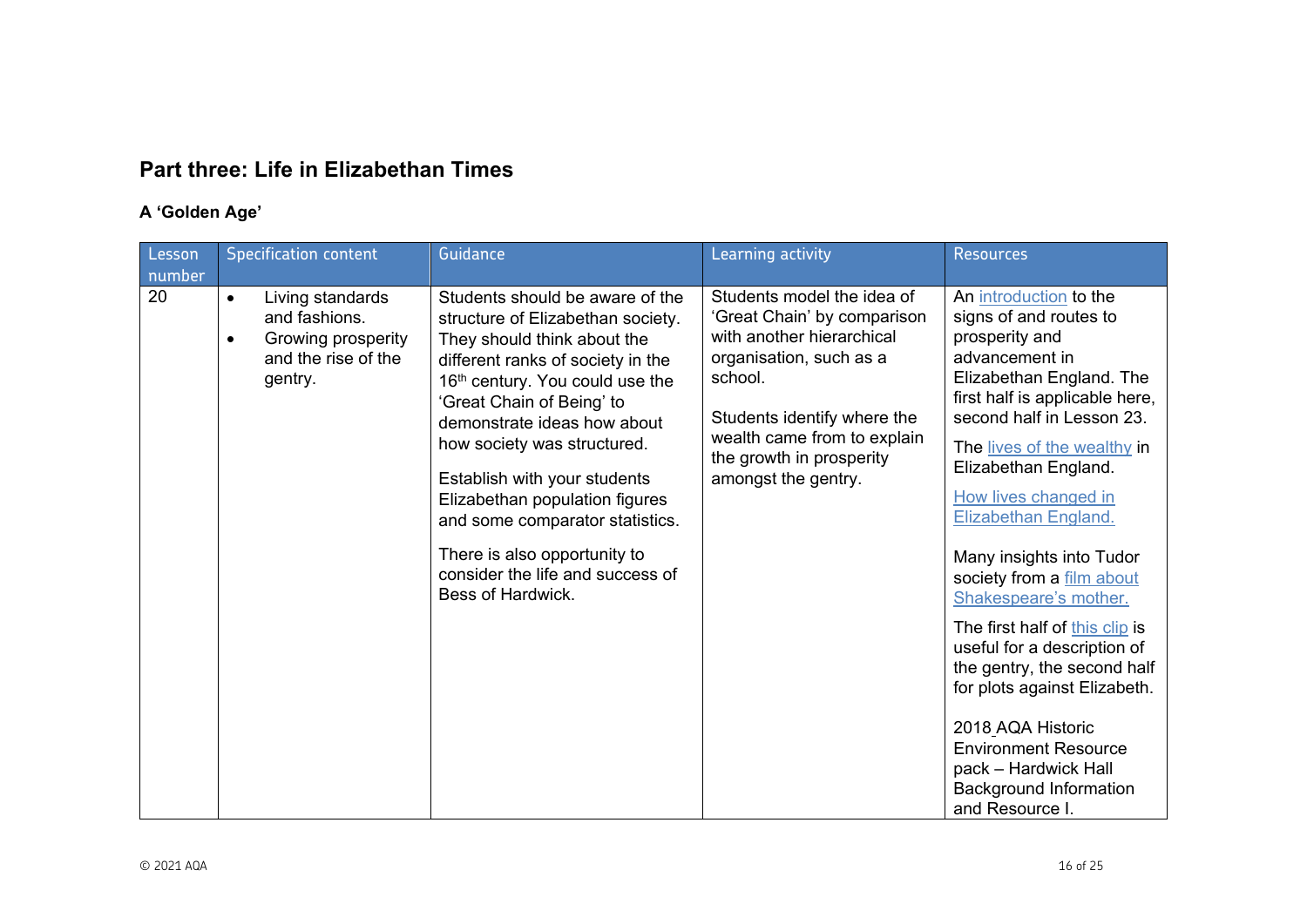### **The Poor**

| Lesson<br>number | <b>Specification content</b>                                                                                                                                                                                  | Guidance                                                                                                                                                                                                                                                                                                                                                                                                                                                                                                                                                                                                                                             | Learning activity                                                                                                                                                                                                                                                                                                                                                                                                                                                                                                                                                                                                                                                                                                                                         | <b>Resources</b>                                                                                                                                                                                                                                                                                                                              |
|------------------|---------------------------------------------------------------------------------------------------------------------------------------------------------------------------------------------------------------|------------------------------------------------------------------------------------------------------------------------------------------------------------------------------------------------------------------------------------------------------------------------------------------------------------------------------------------------------------------------------------------------------------------------------------------------------------------------------------------------------------------------------------------------------------------------------------------------------------------------------------------------------|-----------------------------------------------------------------------------------------------------------------------------------------------------------------------------------------------------------------------------------------------------------------------------------------------------------------------------------------------------------------------------------------------------------------------------------------------------------------------------------------------------------------------------------------------------------------------------------------------------------------------------------------------------------------------------------------------------------------------------------------------------------|-----------------------------------------------------------------------------------------------------------------------------------------------------------------------------------------------------------------------------------------------------------------------------------------------------------------------------------------------|
| 21 and<br>22     | Reasons for the<br>$\bullet$<br>increase in poverty.<br>Attitudes and<br>$\bullet$<br>responses to<br>poverty.<br>The reasons for<br>$\bullet$<br>government action<br>and the seriousness<br>of the problem. | Develop your students'<br>understanding of how the<br>problem of poverty changed at<br>this time, the reasons why it<br>changed, and how the solutions<br>adopted by the authorities<br>changed.<br>Consider the increase of poverty<br>(and vagabondage) in the 16 <sup>th</sup><br>century. Why did poverty<br>increase in the 16 <sup>th</sup> century?<br>Develop your students'<br>understanding of the nature and<br>seriousness of poverty in the 16th<br>century. What were government<br>and contemporary attitudes to<br>poverty and punishment? Refer<br>students back to the lessons on<br>Puritanism for a Puritan view of<br>the poor. | Students investigate the<br>long-term causes of poverty<br>and vagabondage.<br>Students identify reasons for<br>traditional attitudes to<br>poverty and reasons why<br>those were changing in the<br>Elizabethan period. This<br>might be achieved by using<br>the Stamford Resource Pack<br>as abasis for a class<br>discussion, and then teacher<br>led construction of a diagram<br>relating to societal and<br>individual motives for helping<br>the poor. Either distribute<br>parts or all of Background,<br>Resource I & J2 to class or<br>ask for evidence to support<br>the following propositions -<br>Lord Burghley founded his<br>almshouses because (a) he<br>wanted to look good (b) he<br>was expected to (c) he was<br>afraid of the poor | Textbook relating to the<br>poor in Elizabethan times.<br>Worksheet with<br>statements.<br><b>AQA Historic Environment</b><br>Resource 2022 pack -<br>background Information<br>on Stamford Almshouses.<br>See also Resources I and<br>J2.<br>An insight into the lives of<br>the rural poor and majority<br>of Elizabethans at this<br>time. |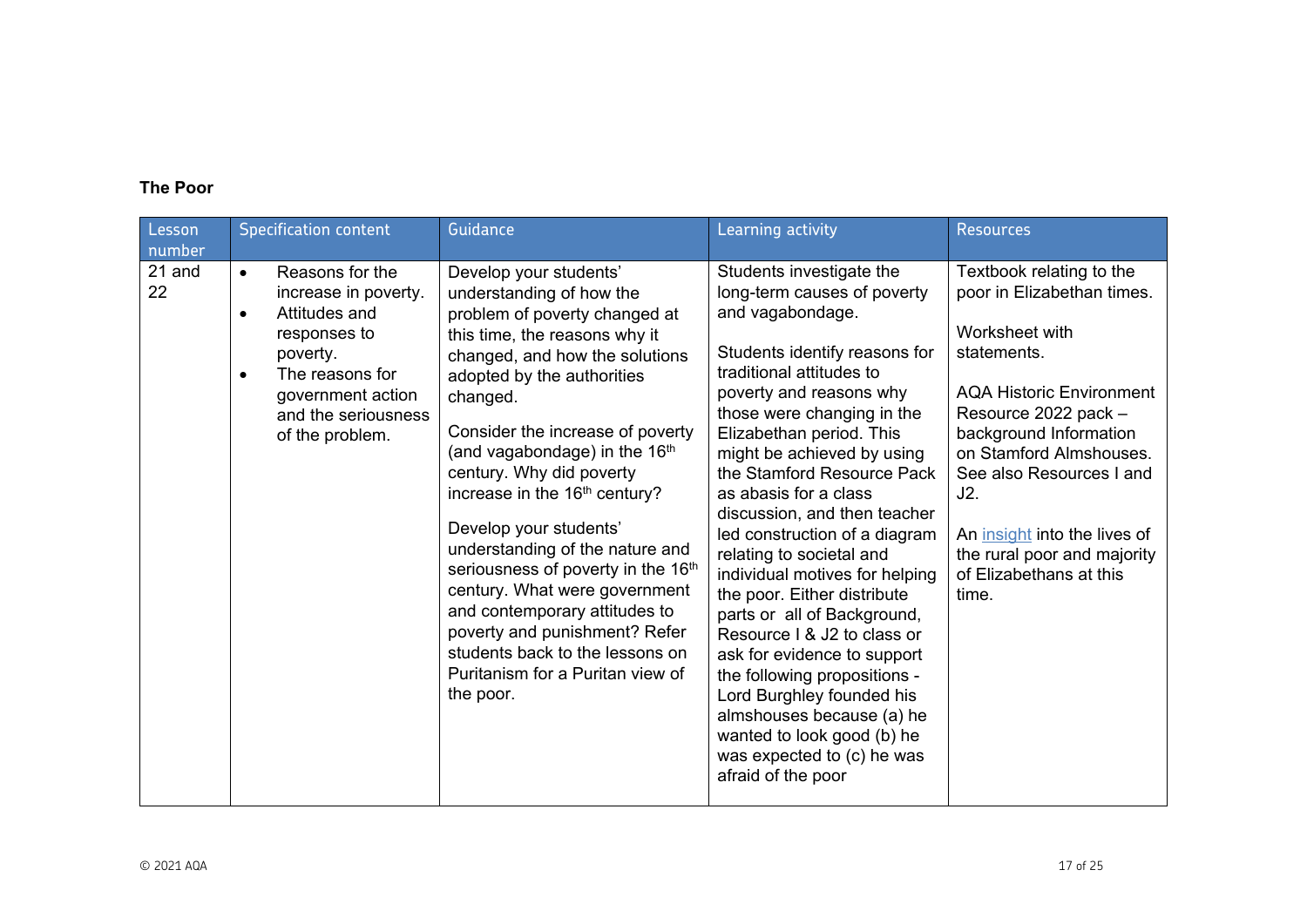| Lesson<br>number          | Specification content | Guidance                                                                                                                                                                                                                                                                                                                                                                                                                                                                                                                               | Learning activity                                                                                                                                                                                                                                                                                                                                                                                                                                                                                                                                                                                                           | <b>Resources</b>                                                                                                                                                                                                         |
|---------------------------|-----------------------|----------------------------------------------------------------------------------------------------------------------------------------------------------------------------------------------------------------------------------------------------------------------------------------------------------------------------------------------------------------------------------------------------------------------------------------------------------------------------------------------------------------------------------------|-----------------------------------------------------------------------------------------------------------------------------------------------------------------------------------------------------------------------------------------------------------------------------------------------------------------------------------------------------------------------------------------------------------------------------------------------------------------------------------------------------------------------------------------------------------------------------------------------------------------------------|--------------------------------------------------------------------------------------------------------------------------------------------------------------------------------------------------------------------------|
| 21 and<br>22<br>continued |                       | Discuss the reasons for<br>government concern and the<br>seriousness of the problem. Why<br>was the government concerned<br>about the increasing numbers of<br>poor people?<br>The effectiveness of the<br>response of government and<br>individual towns to the problems<br>of poverty. How was poverty<br>dealt with in the 16 <sup>th</sup> century?<br>How did Elizabeth's government<br>to deal with poor? How did the<br>example of major towns help<br>deal with the poor? Were the<br>measures to help the poor<br>successful? | (d) he wanted to be<br>remembered (e) another<br>reason.<br>Note Burghley as an<br>individual and as important<br>member of the Elizabethan<br>Government.<br>Students analyse sources<br>relating to different types of<br>vagabond and extracts from<br>Harman's book on the poor,<br>'A warning against<br>vagabonds' 1567.<br>Students research and<br>record how Norwich, Ipswich<br>and London dealt with the<br>problem of the poor and use<br>their research to illustrate<br>changing attitudes of the<br>Elizabethan period. Class<br>discussion of 'How 'Great'<br>was the Great Elizabethan<br>Poor Law, 1601?' | An insight into the urban<br>poor, crime, disease, and<br>the Great Elizabethan<br>Poor Law.<br><b>Textbooks and Sources</b><br>relating to different types<br>of vagabonds.<br>Access to textbooks and<br>the internet. |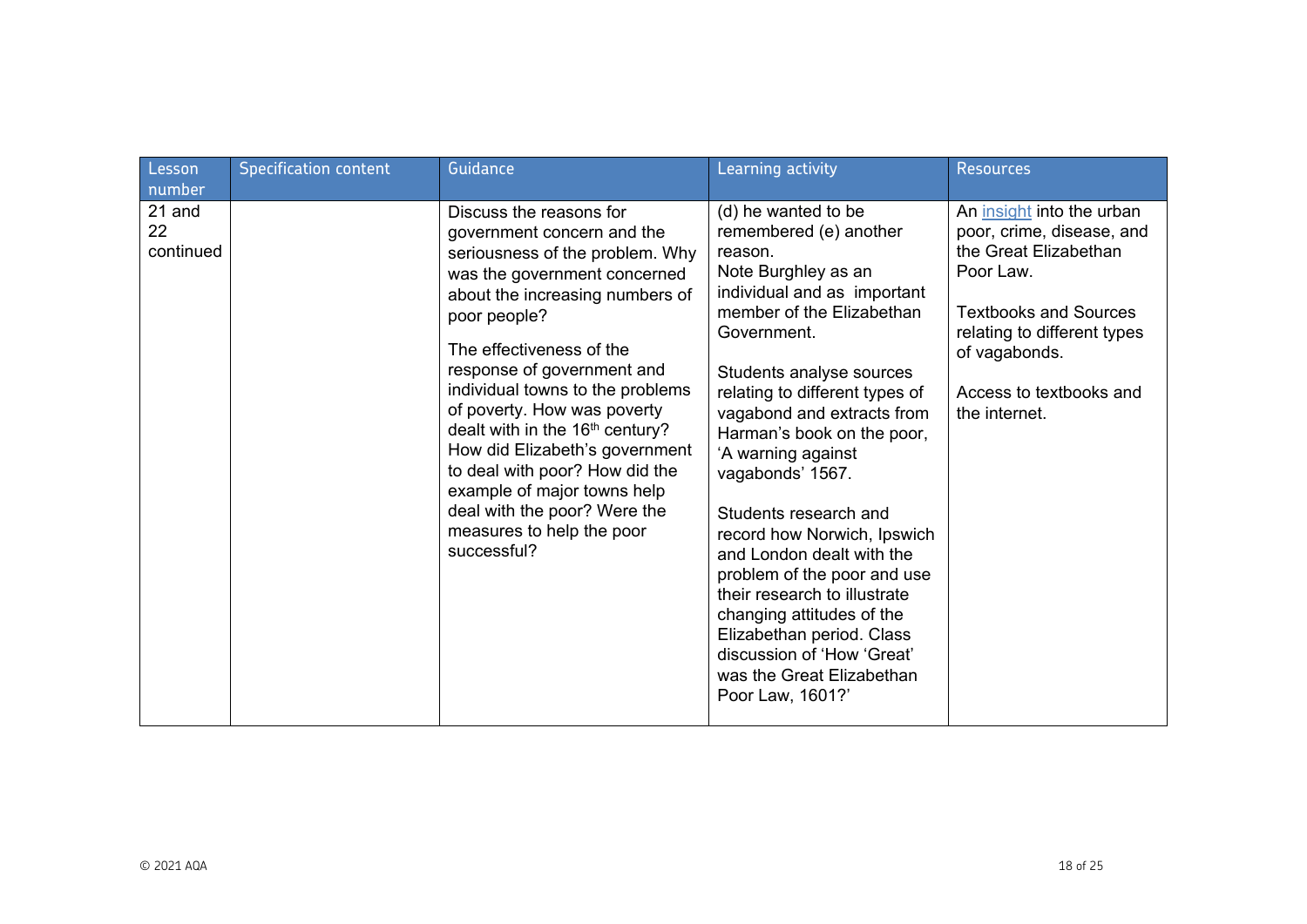## **'A Golden Age' continued**

| Lesson<br>number | <b>Specification content</b>                                                                     | Guidance                                                                                                                                                                                                                                                                                                                                                                                                                                                                                                                                                                                                                                                                                                                                                                      | Learning activity                                                                                                                                                                                                                                                                                                                                                                                                                                                                                                                                        | <b>Resources</b>                                                                                                                                                                                                                                                                                                                                                                                                                                                               |
|------------------|--------------------------------------------------------------------------------------------------|-------------------------------------------------------------------------------------------------------------------------------------------------------------------------------------------------------------------------------------------------------------------------------------------------------------------------------------------------------------------------------------------------------------------------------------------------------------------------------------------------------------------------------------------------------------------------------------------------------------------------------------------------------------------------------------------------------------------------------------------------------------------------------|----------------------------------------------------------------------------------------------------------------------------------------------------------------------------------------------------------------------------------------------------------------------------------------------------------------------------------------------------------------------------------------------------------------------------------------------------------------------------------------------------------------------------------------------------------|--------------------------------------------------------------------------------------------------------------------------------------------------------------------------------------------------------------------------------------------------------------------------------------------------------------------------------------------------------------------------------------------------------------------------------------------------------------------------------|
| 23 and<br>24     | The Elizabethan<br>$\bullet$<br>theatre and its<br>achievements.<br>Attitudes to the<br>theatre. | The focus of these lessons is to<br>develop your students'<br>knowledge and understanding of<br>a performance in the Elizabethan<br>theatre.<br>The lessons provide an<br>opportunity to incorporate<br>resources from a previous<br>Historic Environment, using the<br>Globe theatre as a case study of<br>the Elizabethan theatre. Students<br>should consider what they can<br>learn from a study of The Globe<br>in the Elizabethan period?<br>These lessons are an<br>examination of Elizabethan<br>theatres: their design and use;<br>actors and playwrights including<br>William Shakespeare and<br>Richard Burbage.<br>Students should consider the<br>design and use of theatres;<br>actors and playwrights including<br>William Shakespeare and<br>Richard Burbage. | Enquiry question: what were<br>theatres like in Elizabethan<br>times?<br>Students read the<br>background information<br>relating to The Globe and its<br>creator. Students could write<br>the introduction to a visitor's<br>guide in their own words.<br>Students annotate some<br>basic diagrams of the<br>Elizabethan theatre,<br>identifying key features.<br>Students look at a range of<br>resources relating to The<br>Globe and document what<br>they tell us about people's<br>enjoyment of or attitudes<br>towards the Elizabethan<br>theatre. | Textbook.<br><b>Brief notes on The Globe</b><br>from the 2019 AQA<br><b>Historic Environment</b><br>Resource pack – briefing<br>document, diagrams and<br>images.<br>A good short introduction<br>to the Globe. is provide by<br>timelines:<br>A cut-away of an<br>Elizabethan theatre.<br><b>AQA Historic Environment</b><br>Resource 2019 pack -<br>Images, photographs,<br>floorplans and diagrams of<br>The Globe etc.<br><b>Textbook</b><br>Work sheet with<br>statements |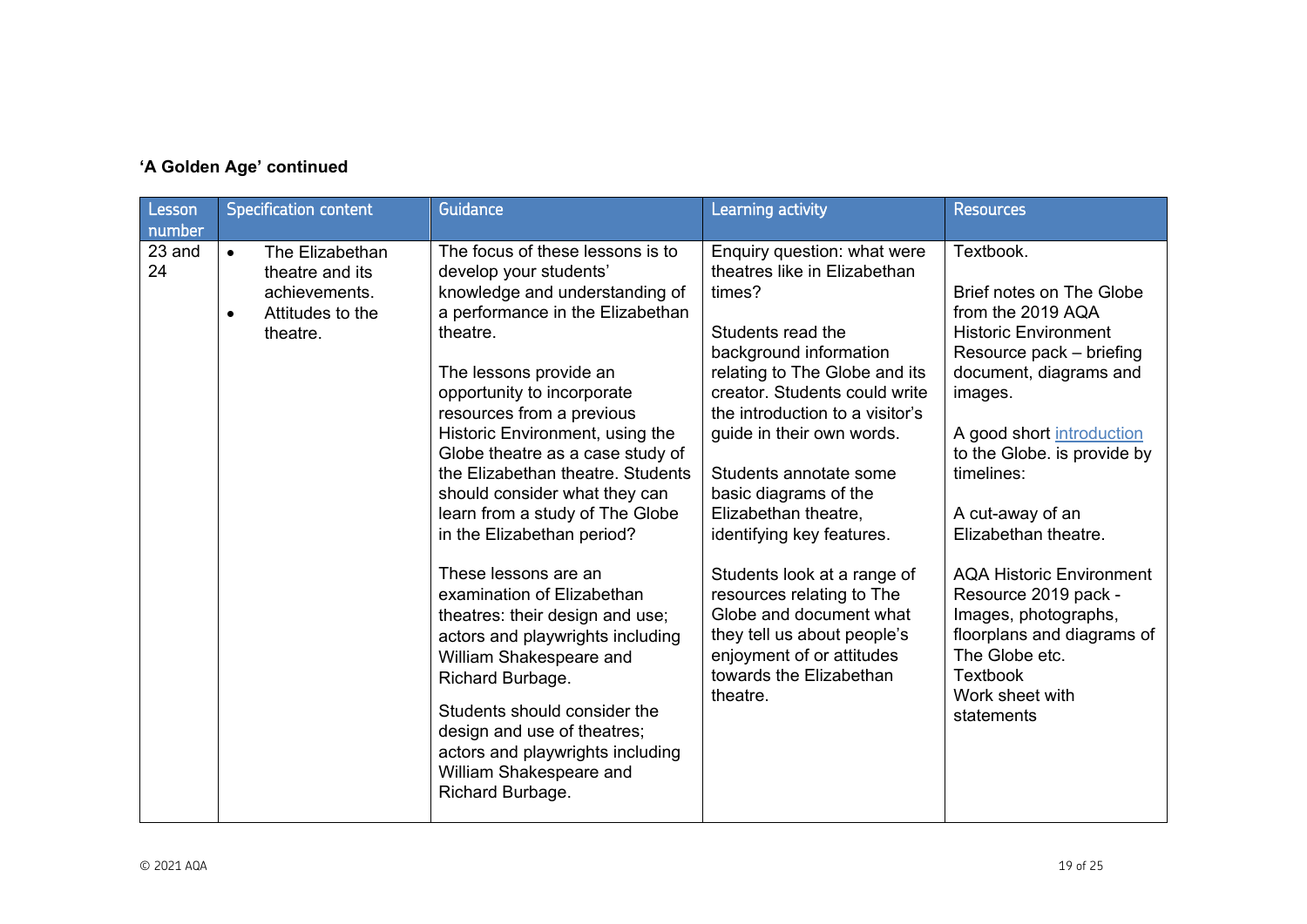| Lesson<br>number | <b>Specification content</b> | Guidance                                                                                                                                                                                                                                                                                                                                                                                          | Learning activity                                                                                                                                                                                                                                                                                                                                                                                                                                         | <b>Resources</b>                                                                                                                                                                                                                                                                                                                                                                                           |
|------------------|------------------------------|---------------------------------------------------------------------------------------------------------------------------------------------------------------------------------------------------------------------------------------------------------------------------------------------------------------------------------------------------------------------------------------------------|-----------------------------------------------------------------------------------------------------------------------------------------------------------------------------------------------------------------------------------------------------------------------------------------------------------------------------------------------------------------------------------------------------------------------------------------------------------|------------------------------------------------------------------------------------------------------------------------------------------------------------------------------------------------------------------------------------------------------------------------------------------------------------------------------------------------------------------------------------------------------------|
|                  |                              | Students should also consider<br>the response of different sections<br>of society towards the plays and<br>theatre-going and the reasons for<br>these responses. Why were they<br>so popular? Why were they not<br>popular with some people?<br>Students should assess the<br>achievements of the Elizabethan<br>theatre. In what ways were the<br>plays of the period a mirror of<br>their time? | Students consider a series of<br>statements about The Globe<br>and the audiences<br>for/attitudes to the plays.<br>They have to find information<br>from the sources and select<br>which sources support the<br>statements.<br>Students complete a spider<br>diagram of the interests,<br>ideas and discoveries of the<br>time that are linked to specific<br>plays.<br>Class discussion: what does<br>The Globe tell us about the<br>Elizabethan period? | Film: part of a performance<br>of a Shakespearean play<br>in contemporary costume<br>and style. [Reference:<br><b>GCSE English Literature</b><br>coursel<br>Longer helpful background<br>to the building of the<br>recreated Globe.<br>A clip showing London as<br>the centre of the<br>Elizabethan 'Golden Age'.<br>A short summary of<br><b>Elizabethan theatre</b><br>perhaps for revision<br>purposes. |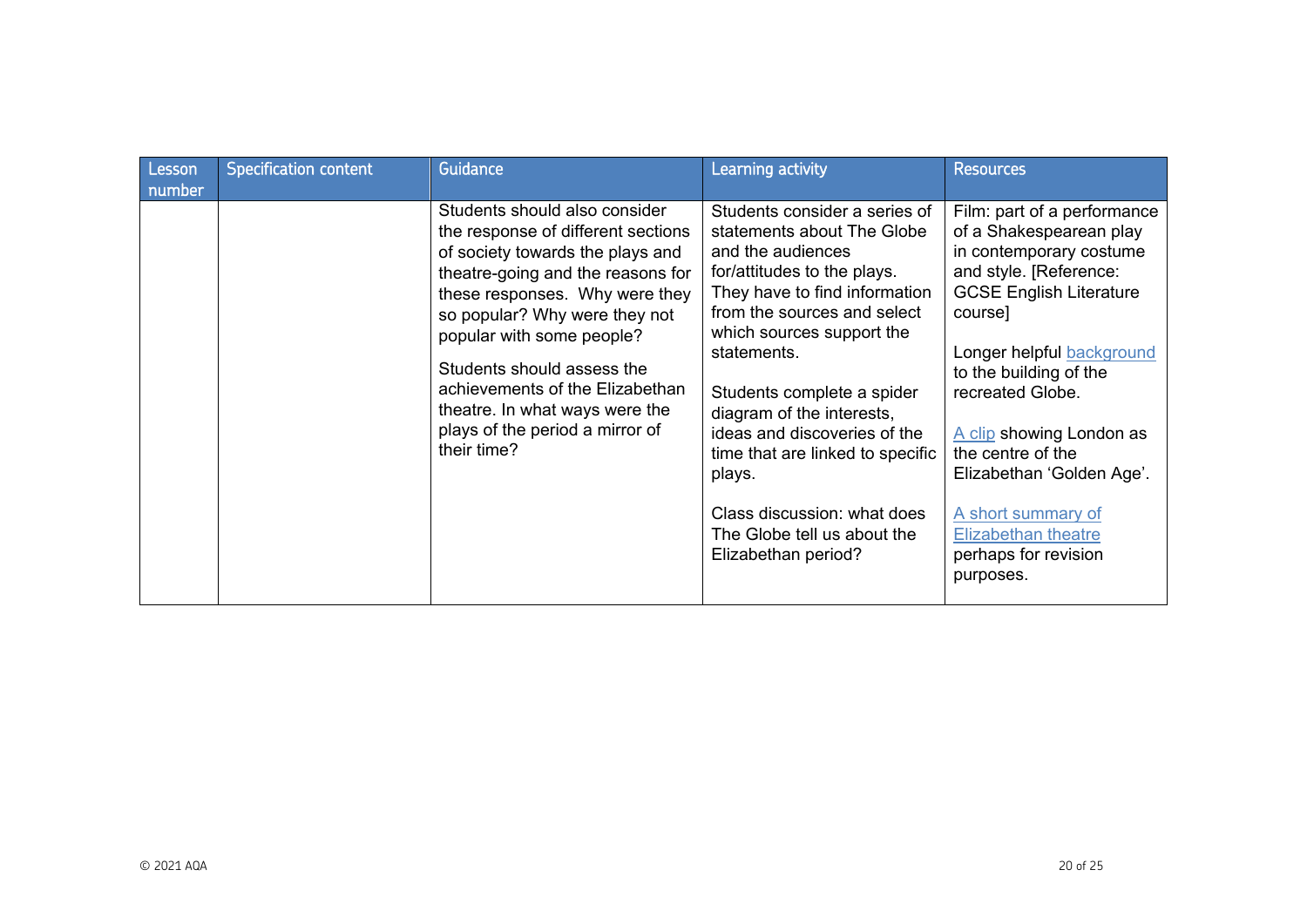## **English sailors**

| Lesson<br>number | <b>Specification content</b>                                                                                                 | Guidance                                                                                                                                                                                                                                                                                                                                                                                                            | Learning activity                                                                                                                                                                                                                                                                                                                                                                                                                                                                                                                                                                                         | <b>Resources</b>                                                                                                                                                                   |
|------------------|------------------------------------------------------------------------------------------------------------------------------|---------------------------------------------------------------------------------------------------------------------------------------------------------------------------------------------------------------------------------------------------------------------------------------------------------------------------------------------------------------------------------------------------------------------|-----------------------------------------------------------------------------------------------------------------------------------------------------------------------------------------------------------------------------------------------------------------------------------------------------------------------------------------------------------------------------------------------------------------------------------------------------------------------------------------------------------------------------------------------------------------------------------------------------------|------------------------------------------------------------------------------------------------------------------------------------------------------------------------------------|
| 25               | Hawkins and Drake;<br>$\bullet$<br>circumnavigation<br>1577-1580,<br>voyages and trade.<br>The role of Raleigh.<br>$\bullet$ | Develop your students'<br>understanding of the motives of<br>English seamen in making<br>overseas voyages.<br>What voyages were made by<br>English sailors at this time? Why<br>did they make them? What<br>benefits did they bring?<br>Develop their knowledge of<br>overseas voyages and trade and<br>expansion, including the early<br>slave trade - John Hawkins.<br>Discuss the role of Sir Walter<br>Raleigh. | Divide the class into groups.<br>In their groups, ask your<br>students to research different<br>voyages and then present<br>their findings to their class.<br>Students could consider the<br>voyages of:<br><b>Hawkins</b><br>Frobisher<br>$\bullet$<br><b>Drake</b><br>$\bullet$<br>Gilbert<br>$\bullet$<br>Raleigh<br>$\bullet$<br>Davis<br>$\bullet$<br>Lancaster<br>$\bullet$<br>Raleigh.<br>$\bullet$<br>Students produce a tabular<br>record of the aims, places<br>visited and achievements of<br>each voyage.<br>The class watch and video<br>about Sir Walter Raleigh and<br>discuss his career. | A clip about Drake and<br>Raleigh.<br>A clip about Sir Walter<br>Raleigh's 1595 South<br>American Eldorado<br>expedition, and the<br>technical problems of<br>sailing at the time. |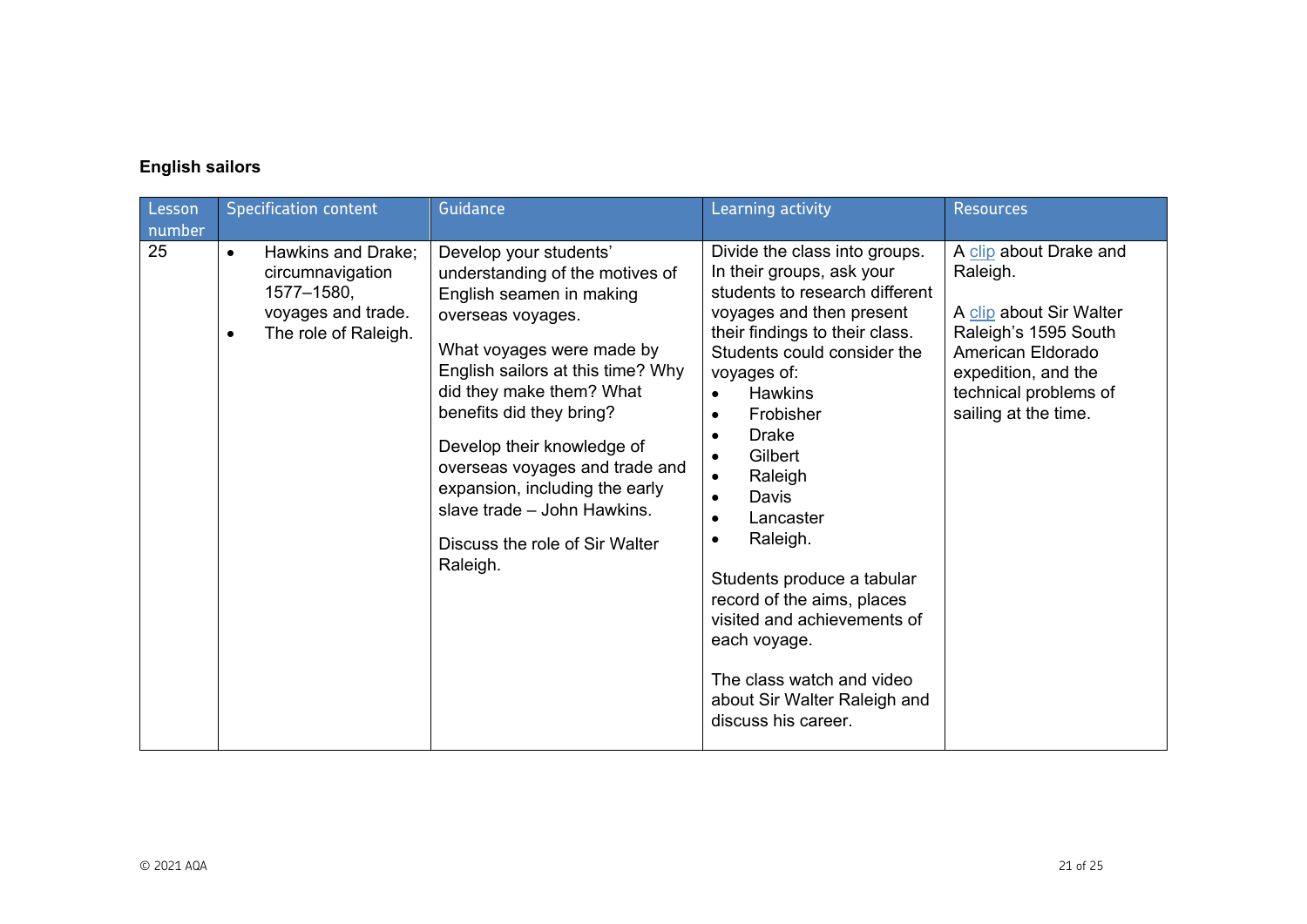| Lesson | <b>Specification content</b>                                                                    | Guidance                                                                                                                                                                                                                                                                                                                                                                | Learning activity                                                                                                                                                                                                                                                                                                                                                                | <b>Resources</b>                                                                                                                                                                                               |
|--------|-------------------------------------------------------------------------------------------------|-------------------------------------------------------------------------------------------------------------------------------------------------------------------------------------------------------------------------------------------------------------------------------------------------------------------------------------------------------------------------|----------------------------------------------------------------------------------------------------------------------------------------------------------------------------------------------------------------------------------------------------------------------------------------------------------------------------------------------------------------------------------|----------------------------------------------------------------------------------------------------------------------------------------------------------------------------------------------------------------|
| number |                                                                                                 |                                                                                                                                                                                                                                                                                                                                                                         |                                                                                                                                                                                                                                                                                                                                                                                  |                                                                                                                                                                                                                |
| 26     | Hawkins and Drake;<br>circumnavigation 1577-<br>1580, voyages and trade;<br>the role of Raleigh | The focus of this lesson is<br>developing your students'<br>understanding of Drake's<br>circumnavigation. They should<br>consider: why was Drake's<br>circumnavigation an<br>achievement?<br>Students look at the nature of the<br>difficulties and dangers faced on<br>the voyage as they are<br>representative of the challenges<br>faced by all seamen at this time. | Recap from previous lesson:<br>students complete a<br>summary spider diagram of<br>motives and rewards for<br>voyages of discovery.<br>Case study of specific<br>voyage for example: Drake.<br>On a large A3 map of world<br>students plot Drake's route,<br>the dangers and difficulties<br>he faced from source<br>material at different points<br>(add Drake to table above). | Blank spider diagram.<br>Textbooks, sources and<br>interpretations relating to<br>voyages of discovery.<br>Textbooks, sources and<br>interpretations relating to<br>Drake's voyage.<br>An A3 map of the world. |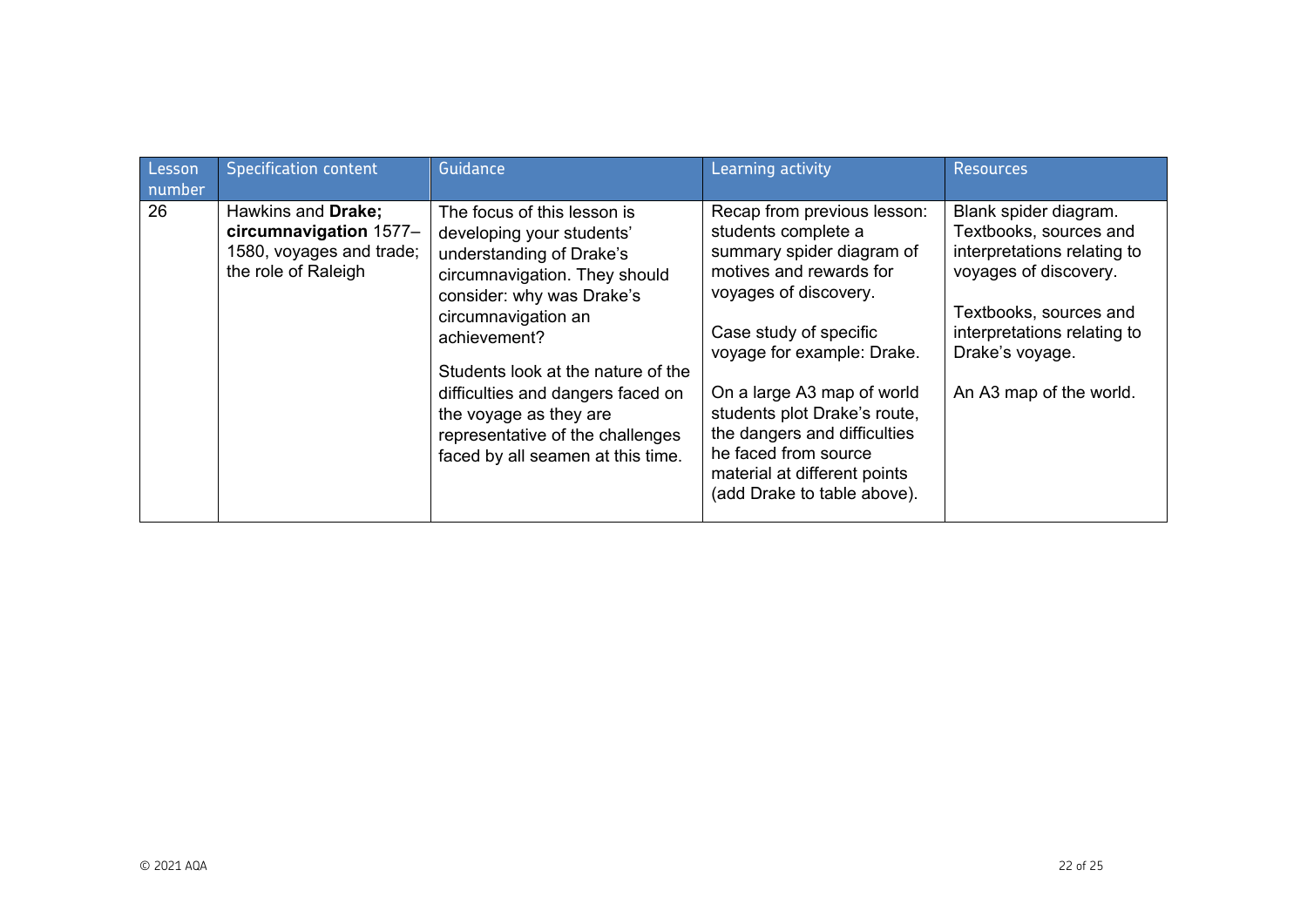# **Part four: Troubles at home and abroad (ii)**

### **Conflict with Spain**

| Lesson<br>number | <b>Specification content</b>                              | Guidance                                                                                                                                                                                                                                                                                                                                                                                                                                                                                                                                                                                                                                                                                                                                               | Learning activity                                                                                                                                                                                                                                                                                            | <b>Resources</b>                                                                                                                                                                                                                                                                                                                                                                                                                   |
|------------------|-----------------------------------------------------------|--------------------------------------------------------------------------------------------------------------------------------------------------------------------------------------------------------------------------------------------------------------------------------------------------------------------------------------------------------------------------------------------------------------------------------------------------------------------------------------------------------------------------------------------------------------------------------------------------------------------------------------------------------------------------------------------------------------------------------------------------------|--------------------------------------------------------------------------------------------------------------------------------------------------------------------------------------------------------------------------------------------------------------------------------------------------------------|------------------------------------------------------------------------------------------------------------------------------------------------------------------------------------------------------------------------------------------------------------------------------------------------------------------------------------------------------------------------------------------------------------------------------------|
| 27               | Reasons for, and the<br>events of, conflict with<br>Spain | Develop your students'<br>understanding of the reasons for<br>conflict with Spain. Students<br>should understand the role of key<br>individuals and the timeline of<br>events.<br>Introduce Philip II; his attitude to<br><b>Elizabeth and England</b><br>throughout his reign.<br>Examine the reasons through the<br>enquiry question: Why were<br>England and Spain at war?'<br>Remind students of Philip's<br>marriage proposal at the start of<br>Elizabeth reign. Revisit previous<br>lessons to reacquaint your<br>students with Catholicism and<br>Protestantism and early brief<br>details of the Spanish Armada.<br>Students need to be aware of the<br>religious history of Elizabeth reign<br>(notably excommunication,<br>seminaries etc). | Enquiry question: Why were<br>England and Spain at war?<br>Students do a diagram of<br>reasons for conflict, colour<br>coding reasons - economic,<br>political, religious, personal<br>etc.<br>Students discuss (concept of)<br>and suggest turning points in<br>a chronology of the conflict<br>with Spain. | Textbook relating to<br>conflict with Spain.<br><b>AQA Historic Environment</b><br>Resource Pack 2020 - The<br>Defeat of the Spanish<br>Armada - Background<br>Information, Resource G<br>and K.<br>Timeline of events.<br><b>Summary for overview and</b><br>revision (BBC Bitesize).<br>The First battle of the<br>Armada.<br>See AQA Historic<br><b>Environment Resource</b><br>Pack 2020 - The Defeat of<br>the Spanish Amada. |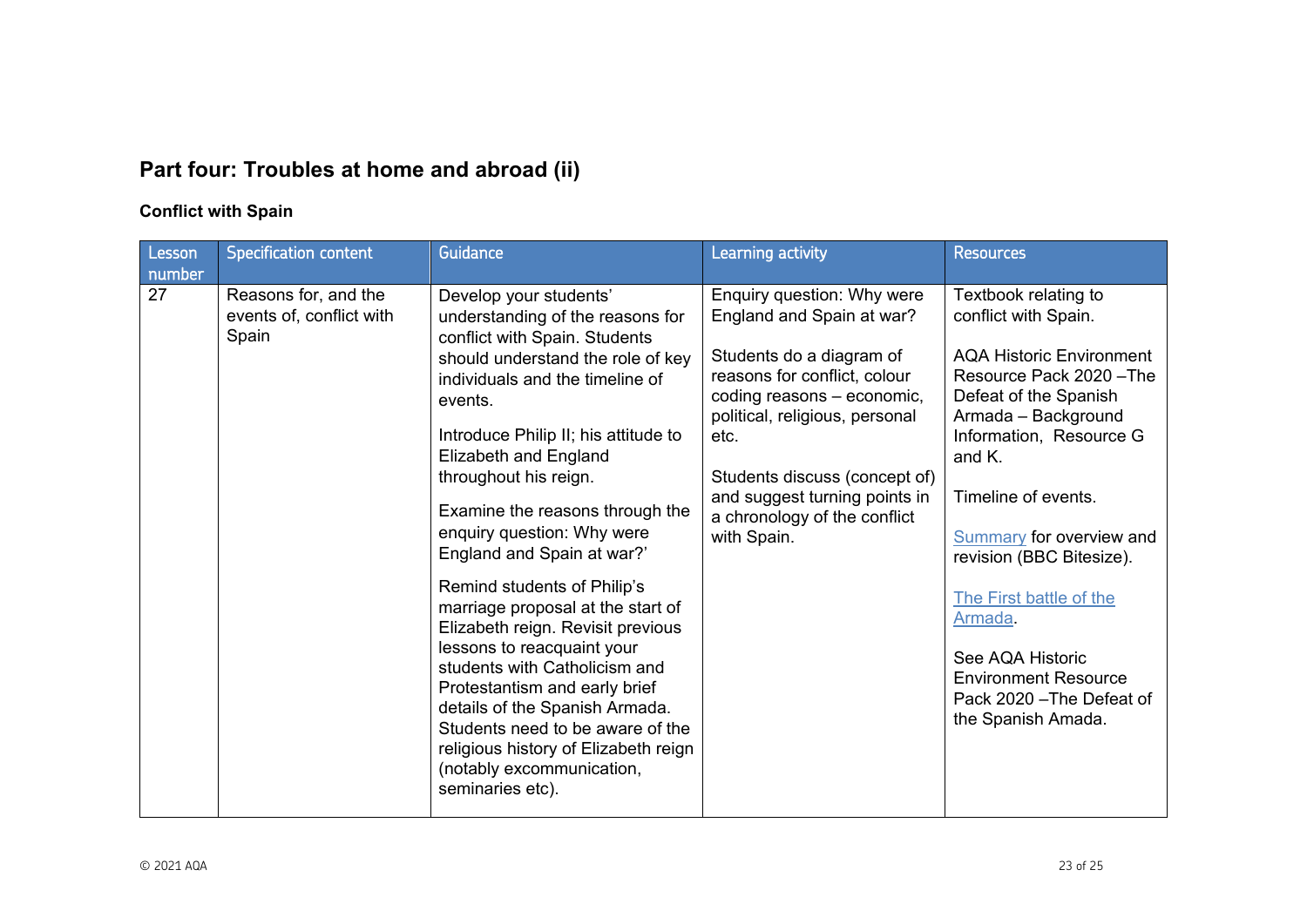| Lesson       | <b>Specification content</b>                                                                                             | Guidance                                                                                                                                                                                                                                                                                                                                                                                                                                                                   | Learning activity                                                                                                                                                                                                                                                                                                                                                                                                    | <b>Resources</b>                                                                                                                                                                                                                                                                                            |
|--------------|--------------------------------------------------------------------------------------------------------------------------|----------------------------------------------------------------------------------------------------------------------------------------------------------------------------------------------------------------------------------------------------------------------------------------------------------------------------------------------------------------------------------------------------------------------------------------------------------------------------|----------------------------------------------------------------------------------------------------------------------------------------------------------------------------------------------------------------------------------------------------------------------------------------------------------------------------------------------------------------------------------------------------------------------|-------------------------------------------------------------------------------------------------------------------------------------------------------------------------------------------------------------------------------------------------------------------------------------------------------------|
| number       |                                                                                                                          | Students should also be aware of<br>the following factors:<br>Hawkins and San Juan de<br>$\bullet$<br><b>Ulua 1568</b><br><b>Privateers</b><br>٠<br>Drake's circumnavigation<br>٠<br>Dutch War<br>Cadiz.                                                                                                                                                                                                                                                                   |                                                                                                                                                                                                                                                                                                                                                                                                                      |                                                                                                                                                                                                                                                                                                             |
| 28 and<br>29 | Naval warfare,<br>$\bullet$<br>including tactics and<br>technology.<br>The defeat of the<br>$\bullet$<br>Spanish Armada. | The Armada can be used to<br>showcase Elizabethan naval<br>tactics and technology.<br>The focus of this lesson is to<br>examine how and why the<br>Spanish Armada was defeated.<br>Students should understand the<br>sequence of events and the<br>factors that contributed to the<br>outcome.<br>Considering whether the English<br>defeated the Spanish Armada or<br>the Spanish failed is useful to<br>help students to reflect upon<br>responsibility for the outcome. | <b>Enquiry Question: Why was</b><br>the Spanish Armada<br>defeated?<br>Students study a timeline of<br>events and complete of<br>sequencing exercise and<br>annotating the key events<br>onto a map.<br>Students draw up a table<br>under several headings to<br>compare the resources on<br>each side, e.g. ships,<br>armaments, leaders, tactics,<br>location, luck, planning,<br>supplies, communications<br>etc. | <b>AQA Historic Environment</b><br>Resource Pack 2020<br>The Defeat of the Spanish<br>Armada.<br>Spanish Armada video.<br>Resource Pack 2020 - The<br>Defeat of the Spanish<br>Amada<br>Resource A, I, L and M.<br>Worksheets - blank<br>timeline, blank map,<br><b>Counter historical</b><br>propositions. |